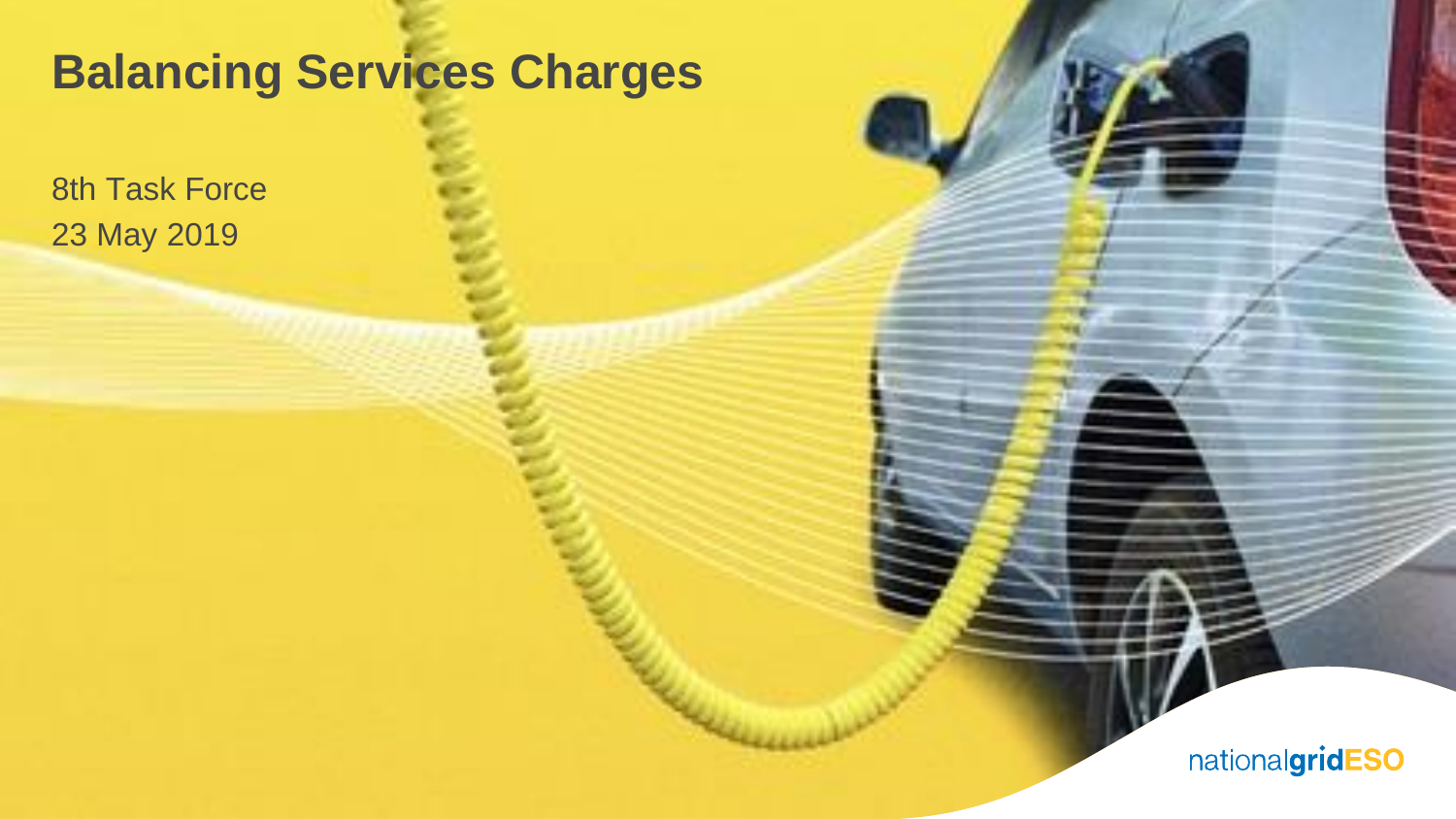### **Welcome and introductions**

Mike Oxenham

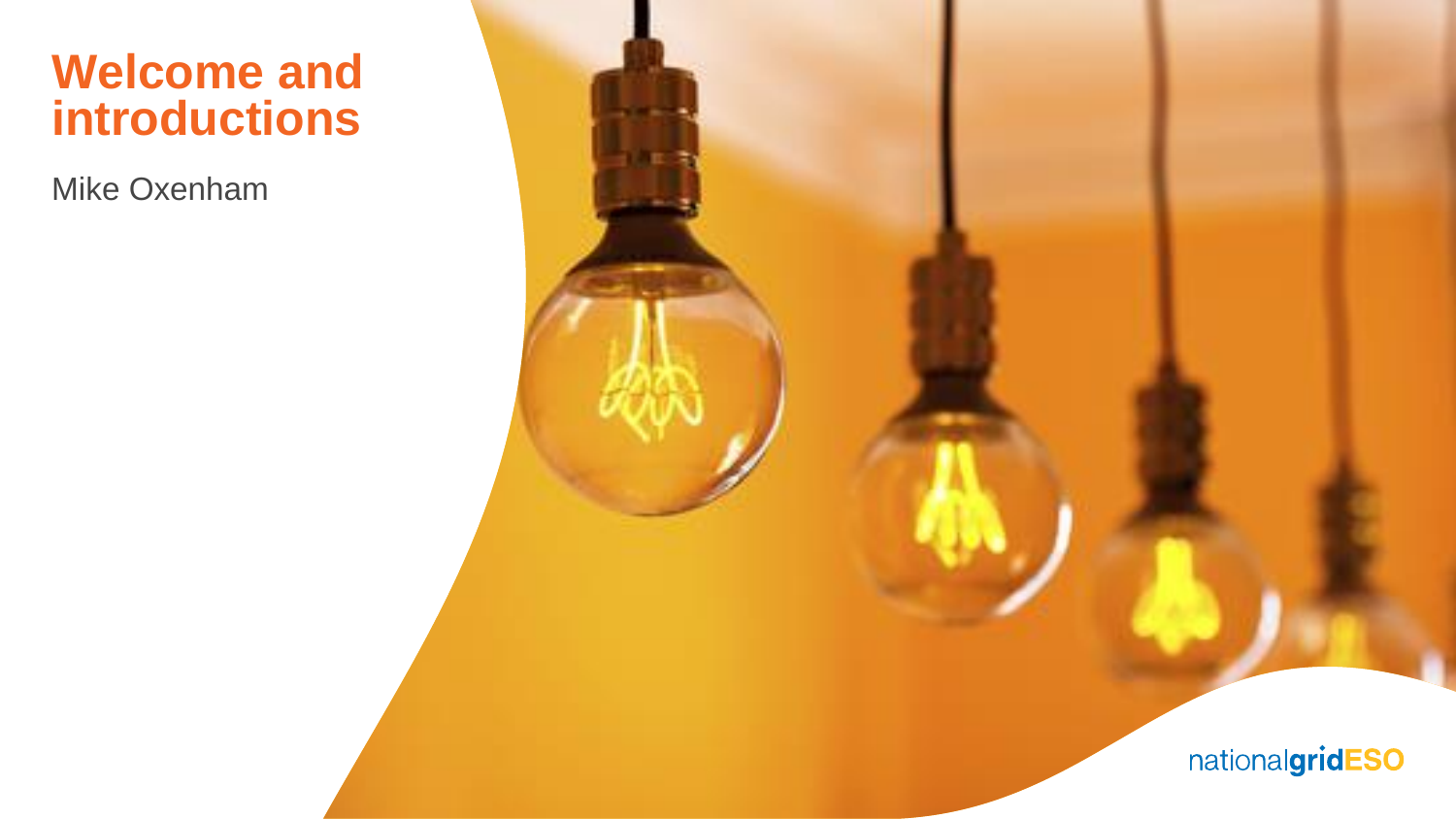### **Purpose of today**

- The **focus** of the task force meeting today is:
	- To review and debate consultation feedback, discuss the potential impact on the content of our draft final report and agree final actions to deliver the final report to Ofgem by 31st May 2019.

| <b>No</b> | <b>Subject</b>                                                  | Lead              | <b>Time</b> |
|-----------|-----------------------------------------------------------------|-------------------|-------------|
|           | Welcome and Introductions; Review Actions and<br><b>Minutes</b> | Mike Oxenham      | 10:00-10:30 |
| 2         | Consultation response summary and discussion                    | Sophie van Caloen | 10:30-12:30 |
|           | Lunch                                                           |                   | 12:30-13:00 |
| 4         | Consultation response summary and discussion<br>(continuation)  | Sophie van Caloen | 13:00-15:30 |
| 5         | <b>Summary and Next steps</b>                                   | Mike Oxenham      | 15:30-16:00 |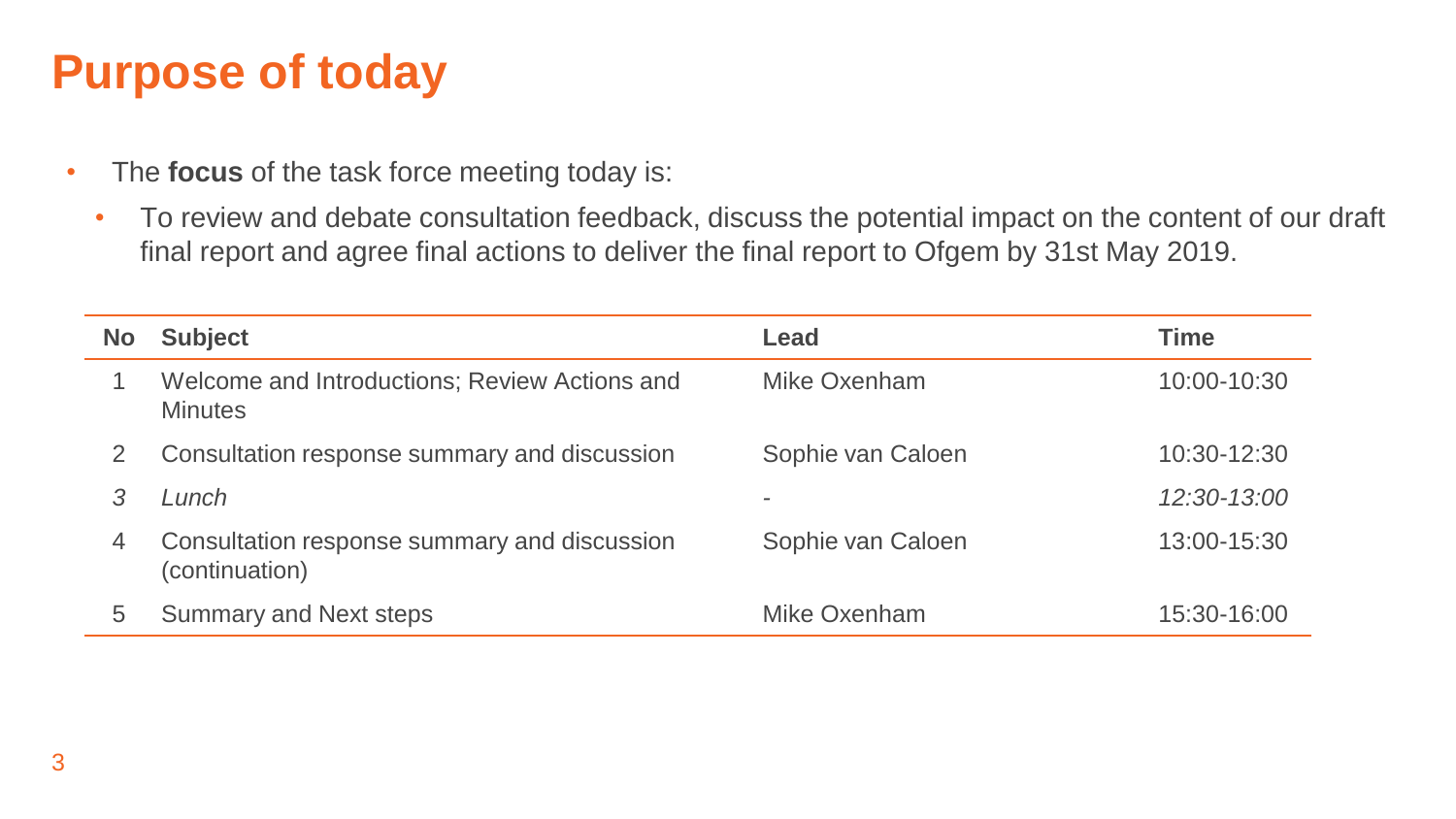### **Programme plan**

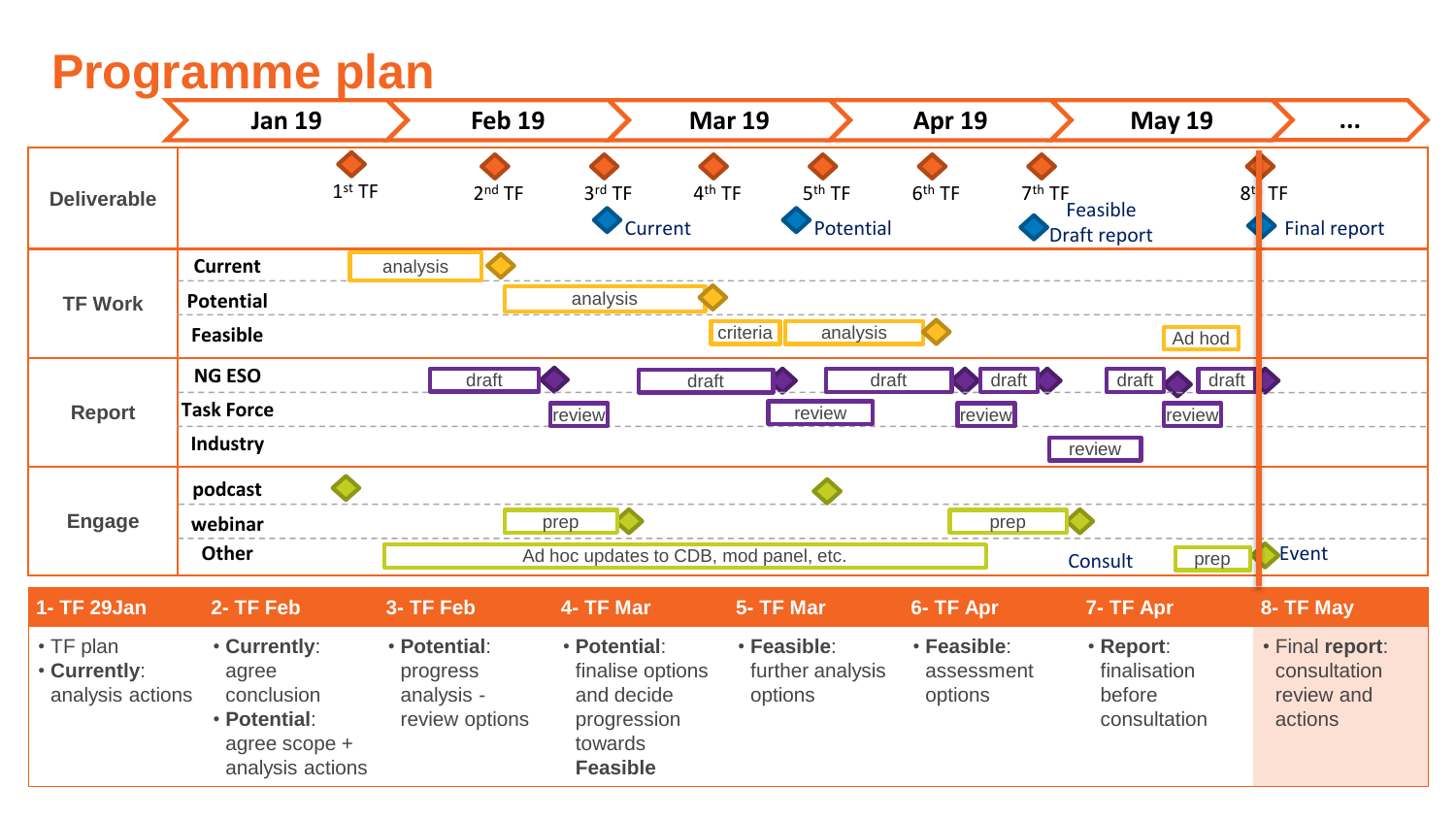# **Engagement - Feedback**

#### **Feedback from Webinar 7 May**

- Positive overall feedback
- Detailed feedback in next slides



#### A good<br>overview, but Not Well A little but A good<br>overview, but<br>a few gaps Not well A Little, but am on top not enough not enough of it a few gaps

|                                                                                                   | Before ' | <b>After</b> | <b>March</b>            |
|---------------------------------------------------------------------------------------------------|----------|--------------|-------------------------|
| Respondents stating that they did<br>not understand the progress of the<br>TF well or only little | 70%      | $0\%$        | $70\% \rightarrow 15\%$ |
| Respondents stating that they had a<br>good overview or were on top of it                         | 30%      | $100\%$      | $30\% \rightarrow 85\%$ |

### **Feedback from previous engagements:**

• EIUG –  $14<sup>th</sup>$  May

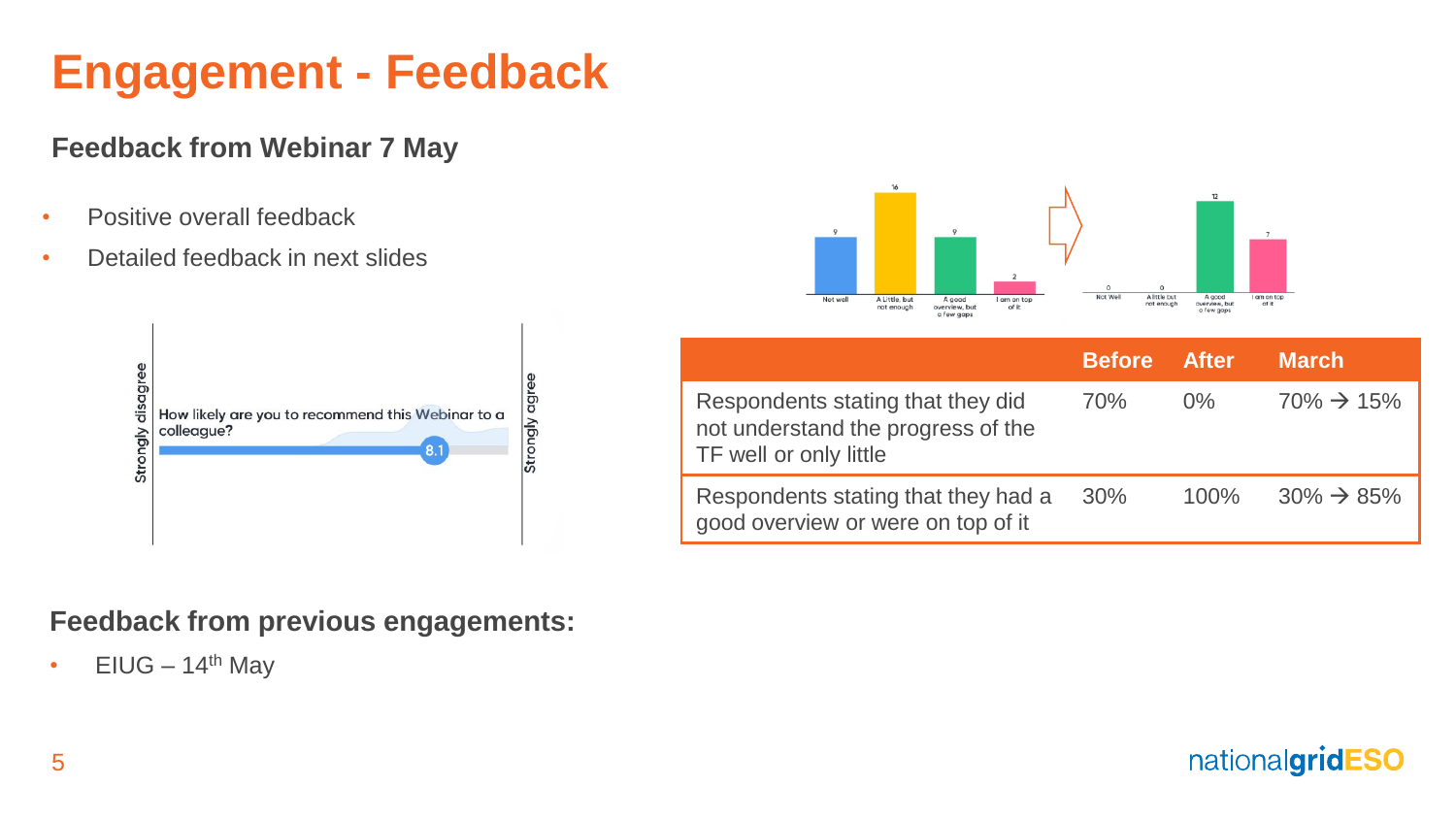### **Consultation 24 non-confidential responses - overview**

| <b>Name</b>                     | <b>Company</b>                      | Del 1     | Del 2      | Del 3     | <b>Ccl</b>                        |
|---------------------------------|-------------------------------------|-----------|------------|-----------|-----------------------------------|
| Joshua Logan                    | Drax Group Plc                      | Yes       | Yes        | Yes       | Yes                               |
| Laurence Barrett                | E.ON UK                             | Yes       | <b>Yes</b> | Yes       | Yes                               |
| Paul Mott                       | <b>EDF Energy</b>                   | Yes       | <b>Yes</b> | Yes       | <b>Yes</b>                        |
| Adam Morrison                   | <b>EDPR</b>                         | Yes       | <b>Yes</b> | Yes       | <b>Yes</b>                        |
| James Brown                     | Enercon GmbH - UK                   | Yes       | <b>Yes</b> | Yes       | <b>Yes</b>                        |
| <b>Frank Aaskov</b>             | Energy Intensive Users Group (EIUG) | Yes       |            |           |                                   |
| Joseph Underwood                | Energy UK                           | Yes       | <b>Yes</b> | Yes       | <b>Yes</b>                        |
| Simon Lord                      | Engie                               | Yes       | <b>Yes</b> | Yes       | <b>Yes</b>                        |
| Kamila Nugumanova               | <b>ESB</b>                          | Yes       | <b>Yes</b> | Yes       | <b>Yes</b>                        |
| Mark Draper                     | <b>Flexible Generation Group</b>    |           |            |           | $\blacksquare$                    |
| Dr. Tom Steward                 | Good Energy                         |           |            |           | $\sim$                            |
| Graz Macdonald                  | Green Frog Power                    | Yes       | <b>Yes</b> | Yes       | Yes                               |
| Jenny Garcia                    | Highview power                      | Yes       | Partially  | Yes       | Partially                         |
| Kate Garth                      | innogy Renewables UK                | Yes       | Yes        | Yes       | Yes                               |
| Melissa McKerrow                | <b>InterGen</b>                     | Yes       | Yes & No   | Yes       | <b>Yes</b>                        |
| Sally Lewis                     | <b>NGV</b>                          |           |            |           | ÷.                                |
| William Jago                    | npower                              | Yes       | Yes        | Yes       | Yes                               |
| Andrew Ho                       | Ørsted                              | Yes       | <b>Yes</b> | Yes       | Yes                               |
| Mpumelelo Hlophe                | <b>ScottishPower Renewables</b>     | Yes       | <b>Yes</b> | Yes       | Yes                               |
| Alessandra De Zottis            | Sembcorp UK                         | Yes       | <b>Yes</b> | Yes       | Yes                               |
| Colin Prestwich                 | SmartestEnergy                      | <b>No</b> | <b>Yes</b> | <b>No</b> | <b>No</b>                         |
| John Tindal                     | <b>SSE</b>                          | Yes       | <b>Yes</b> | Yes       | <b>Yes</b>                        |
| Scott Keen, Commercial Director | <b>Triton Power Ltd</b>             | Yes       | <b>Yes</b> | Yes       | <b>Yes</b>                        |
| Alan Currie                     | <b>Ventient Energy</b>              | Yes       | Yes        | Yes       | Yes                               |
| 6                               |                                     |           |            |           | <b>nationalgrid</b><br><b>290</b> |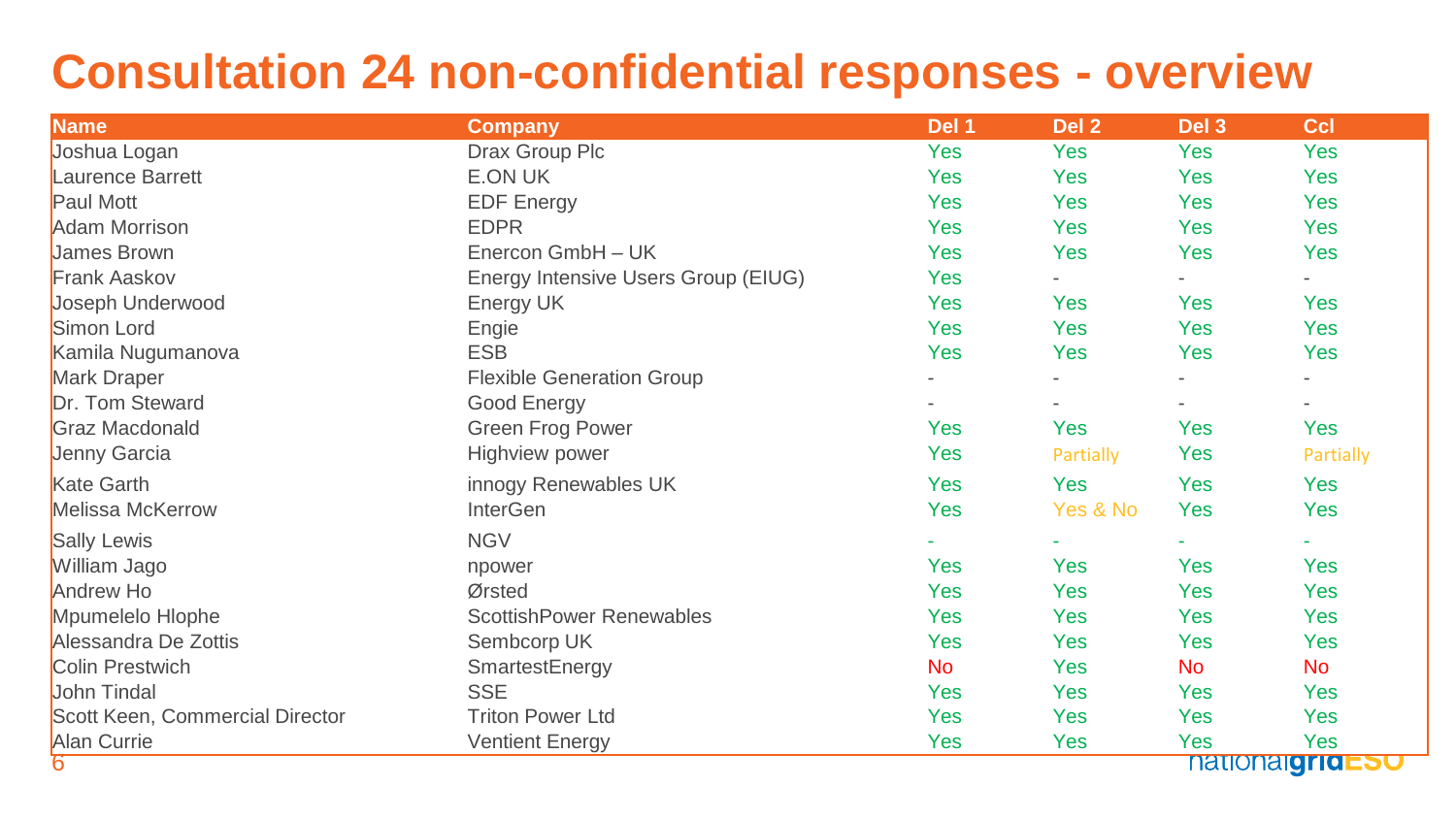### **Deliverable 1**

Sophie van Caloen

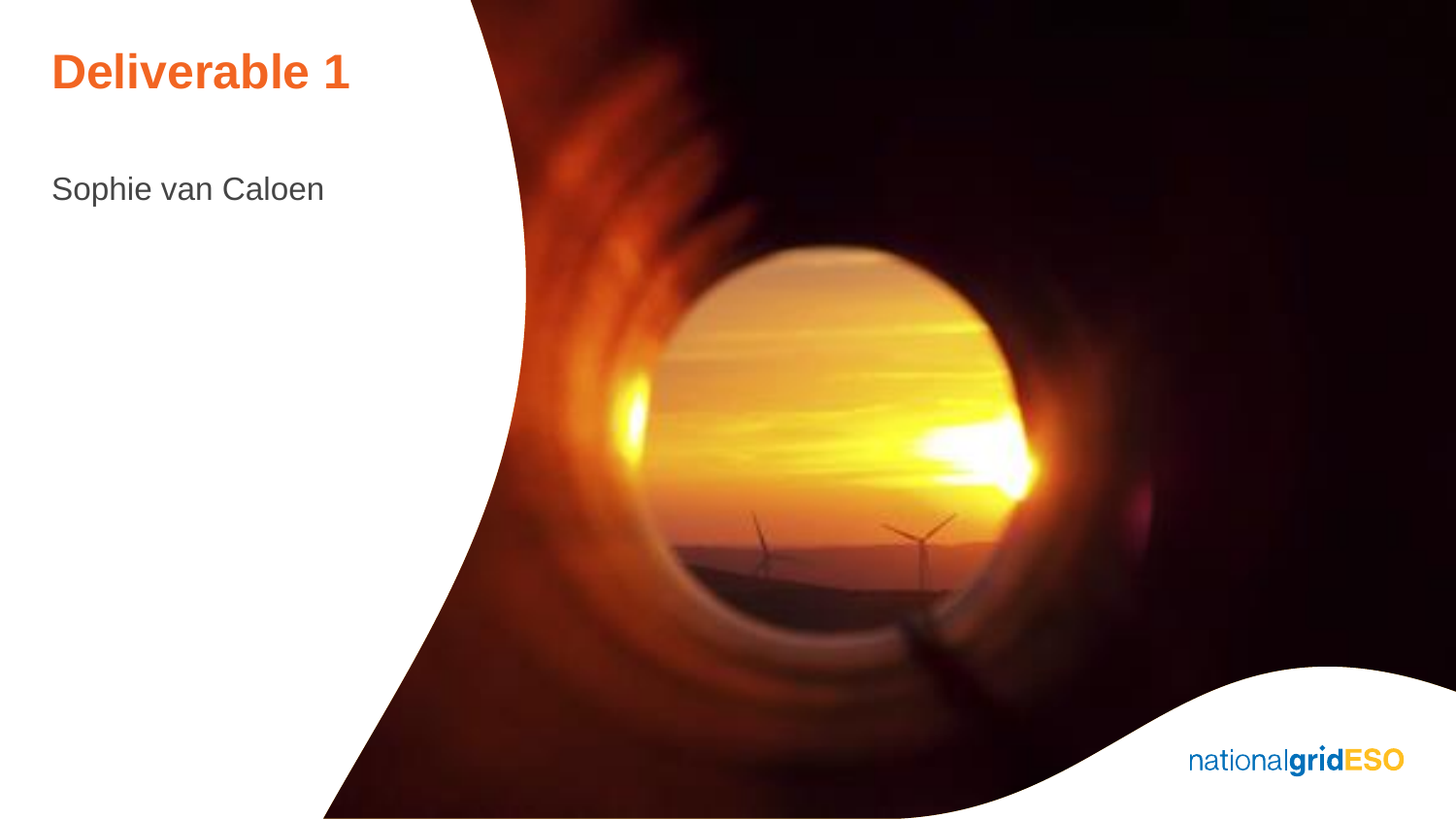

Consultation feedback Webinar feedback

**Feedback on Deliverable 1**

A significant majority of the respondents to the Task Force consultation agreed with the conclusion of Deliverable 1. One respondent however argued the scope of the question regarding forward-looking signal is bringing confusion as the charge is based on a cost-recovery mechanism.

to the consultation also expressed the issue of risk premium and impact on increased consumers' bills. Further feedback from industry indicated a broad agreement with the five reasons highlighted in the report. Several respondents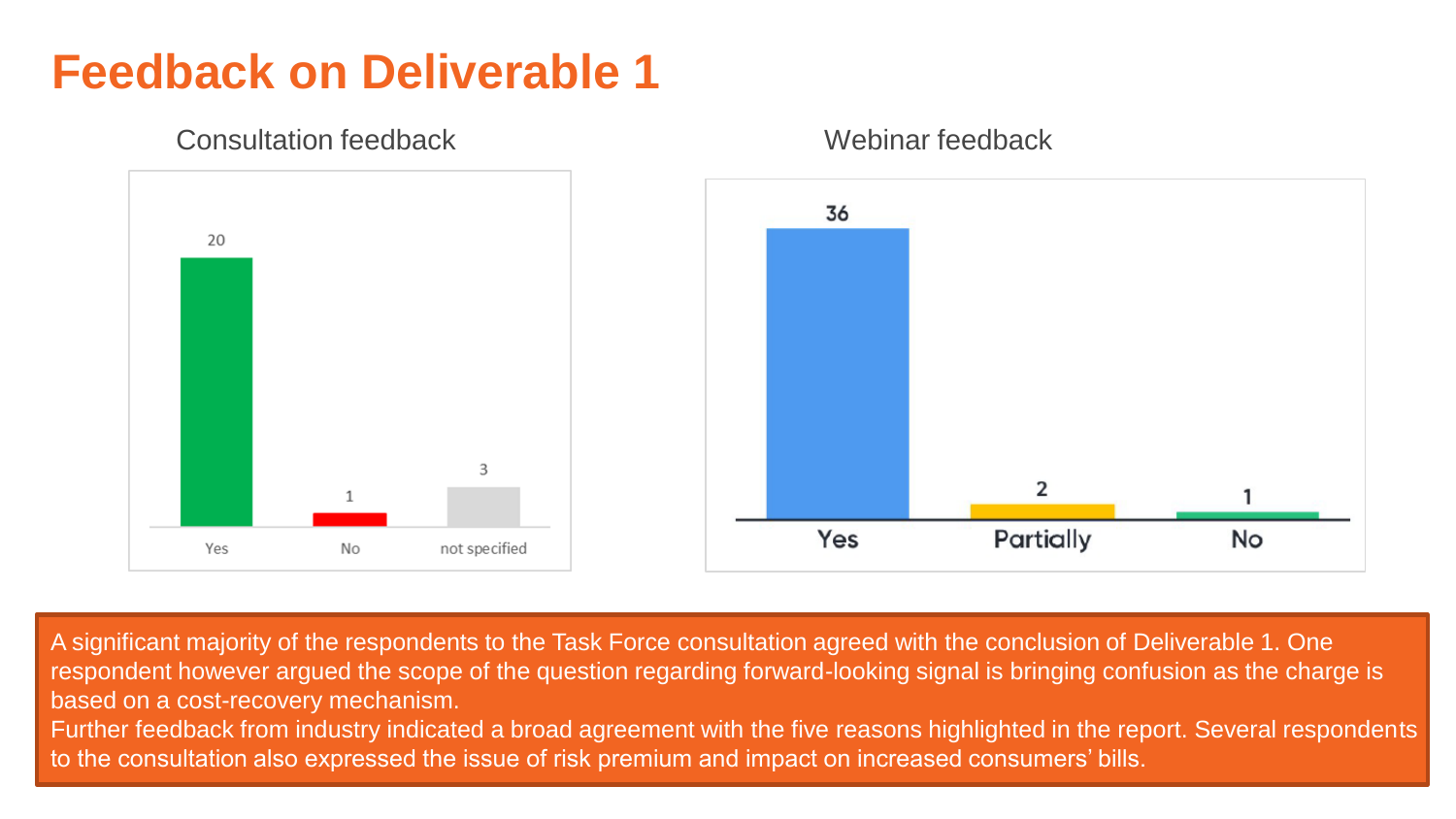### **Consultation feedback on Deliverable 1 – Comments (I/IV)**

**With regards to the conclusion that existing elements of BSUoS do not currently provide any forward-looking signal which influences user behaviour to improve the economic and efficient operation of the market:**

- A significant majority of the respondents agreed with the conclusion and that BSUoS does not provide a forward-looking signal. They agreed that the current BSUoS does not result in behaviour that would lower costs to consumers.
- One respondent did not agree with the conclusion, arguing that the confusion arises in the fact that BSUoS as a whole is a half hourly charge which looks and feels like it is a forward-looking charge while It is nothing more than a cost recovery mechanism.
- One respondent expressed that BSUoS prices currently lead transmission-connected generators to ramp up and down to generate at peak. Without the BSUoS price, there is increased incentive to run at baseload throughout the night (rather than facing start-up costs) and this would further increase BSUoS*.*
- One respondent also suggested that, while for RoCoF currently no signal is provided mainly because it is difficult to forecast and service despatch is opaque. a move by the ESO to calculating 'real-time' RoCoF limits combined with a 24/48-hour forecast (as with wind generation, solar and carbon intensity) could provide some kind of signal to the market at least in the short-term horizon.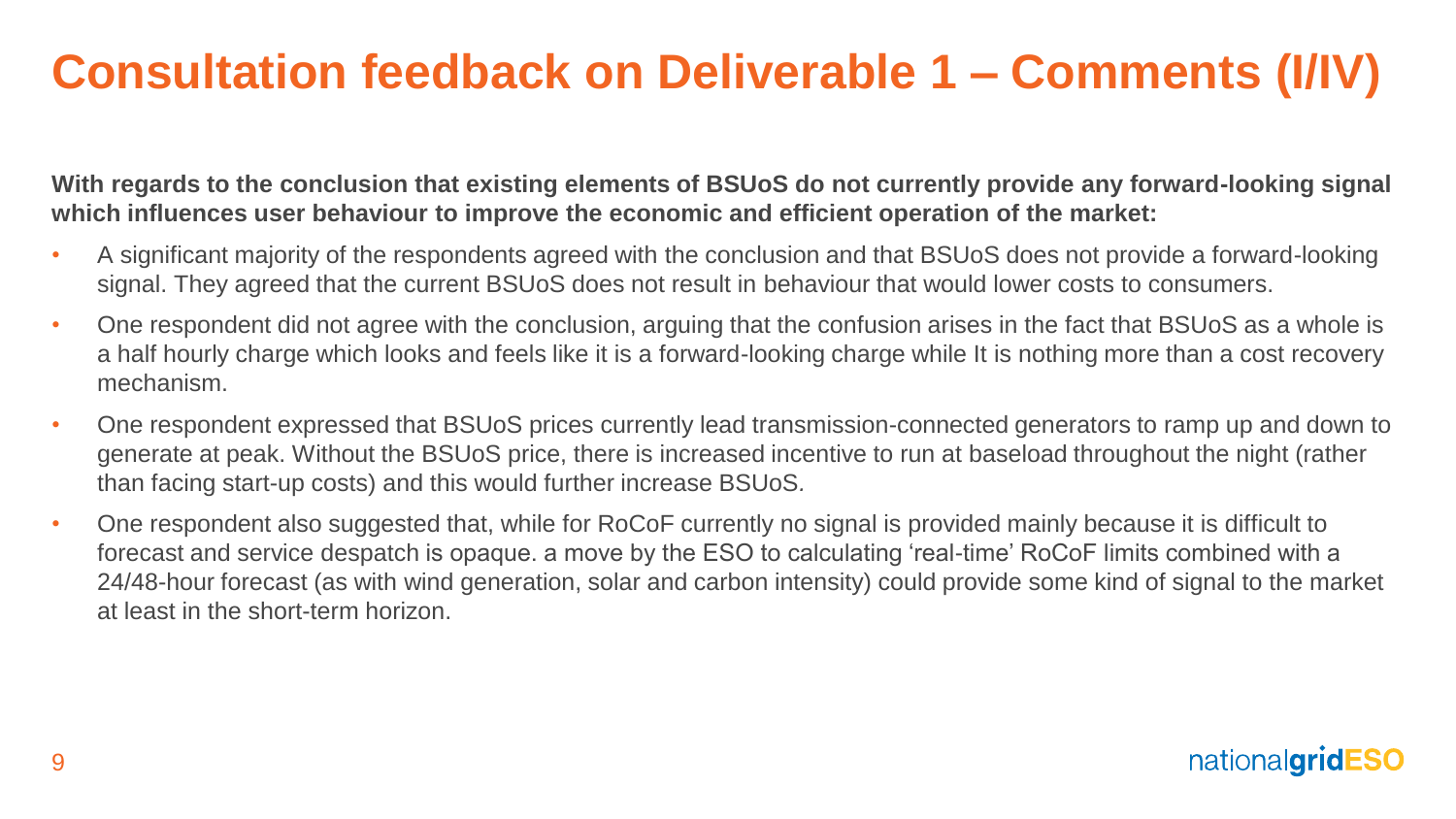# **Consultation feedback on Deliverable 1 – Comments (II/IV)**

#### **With regards to the five reasons identified in the draft report**:

- Most respondents are in agreement with the reasons given by the Task Force.
- Many respondents highlighted the fact that BSUoS is currently difficult to forecast, increasingly volatile and overly complex. This is due to the varied nature of drivers and determinants of underlying elements that make up the BSUoS charge.
- Some respondents highlighted that without understanding the reasoning beyond costs, forecasting is impossible. One party mentioned there is a lack of transparency in how the ESO takes balancing actions. Similarly, another said that only NGESO has visibility of the complex set of inputs which make up BSUoS price. Another party noted the duration and extent of balancing actions to be procured is difficult to predict and service despatch is usually opaque with instructions given very close to delivery. The cost of services procured is not fixed and will depend on a number of market and commercial factors.
- Respondents also mentioned that, even if parties were able to forecast BSUoS perfectly (and had visibility), the majority of chargeable volume would be unable to alter their behaviour because the costs are relatively small and therefore unlikely to trigger any response. It was also noted that the costs of actions may be spread across a number of half-hours, hence will not result in a noticeable peak in any given period.
- One respondent however highlighted that, while BSUoS costs are smaller than market prices, best economic outcomes occur when charges are cost-reflective, to allow economically rational actors to respond to each of these signals. They explain that, as more zero-marginal cost plant comes onto the system, and wholesale prices fall, BSUoS may become the marginal price signal in decision-making in future.
- Respondents also reacted on the fact that BSUoS is currently levied on both load and generation also limits its ability to provide any meaningful signal as different types of parties may respond in opposite ways to a price signal.
- One respondent mentioned some additional market distortion that appear as generators connected to the transmission network pay BSUoS, while by contrast interconnected generators and generators connected to the distribution network, or behind customer meters do not pay BSUoS. Also, transmission connected storage currently pays BSUoS on both its imported and exported energy.
- In addition, one respondent highlighted the constantly changing make-up of the charge and information asymmetry of the actions making up the charge on a half-hourly basis.
- Another respondent emphasised that there are no fixed patterns or correlations in most of the balancing actions that make up the BSUoS charge fixed. Technical and market drivers of various balancing actions can often be unforeseeable and difficult to envisage.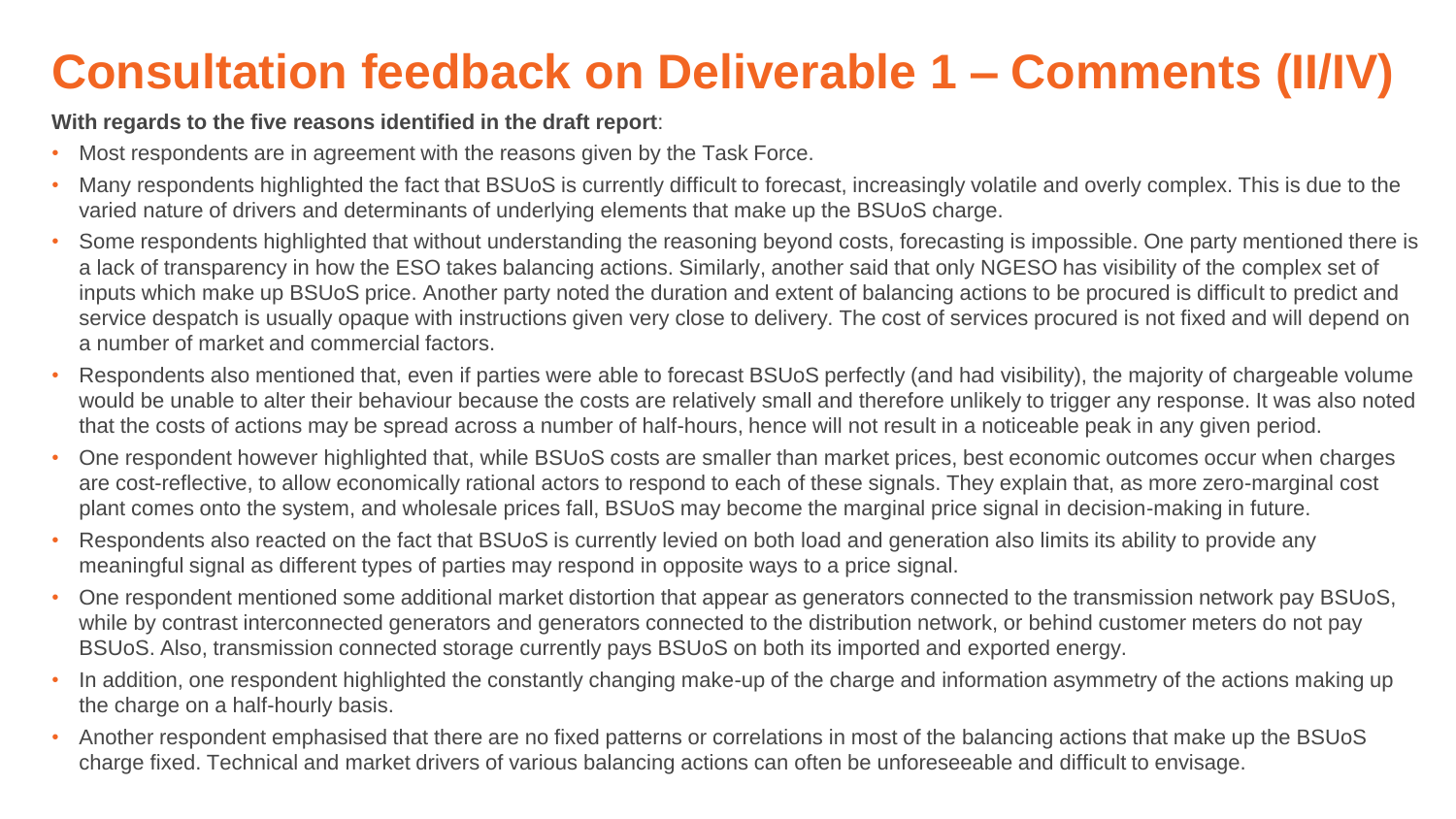# **Consultation feedback on Deliverable 1 – Comments (III/IV)**

#### **With regards to the impact of the risk premium:**

- Respondents agreed with the views of the Task Force and mentioned that uncertainty and volatility in the BSUoS charge creates risk for market parties which inevitably has to be mitigated through risk premiums. They also expressed that longer term BSUoS price forecasts have proven to be highly inaccurate and do not capture its volatility. They explained that this increases the cost of power to the detriment of the efficient operation of the GB system and inflating bills for consumers.
- One respondent noted that the risk premium issue has been mitigated in certain cases (for example in the case of the "balancing system charge" strike price adjustment mechanism in the current contract for difference).

#### **With regards to the overnight signal distortion:**

- Several respondents also indicated BSUoS does tend to be highest overnight and agreed that those signals are not adequate to create an efficient response.
- One respondent emphasised this currently dampens the Demand Side Response (DSR) signal at these times and does not encourage demand-side behaviour, which would be beneficial to the system.
- One respondent highlighted that power is traded over timescales ranging from the year ahead up to real time, with no meaningful foresight of likely wind output at the point of delivery for the majority of the trading window.
- Another respondent raised concern that constrained generators may be increasing their offer prices to increase constraint cashflow, also suggesting that there could possibly be issues with other generators also increasing their bid prices to provide the constrained energy. Generators are not supposed to take advantage of system location to increase revenue and we suggest that this be investigated further by the Authority.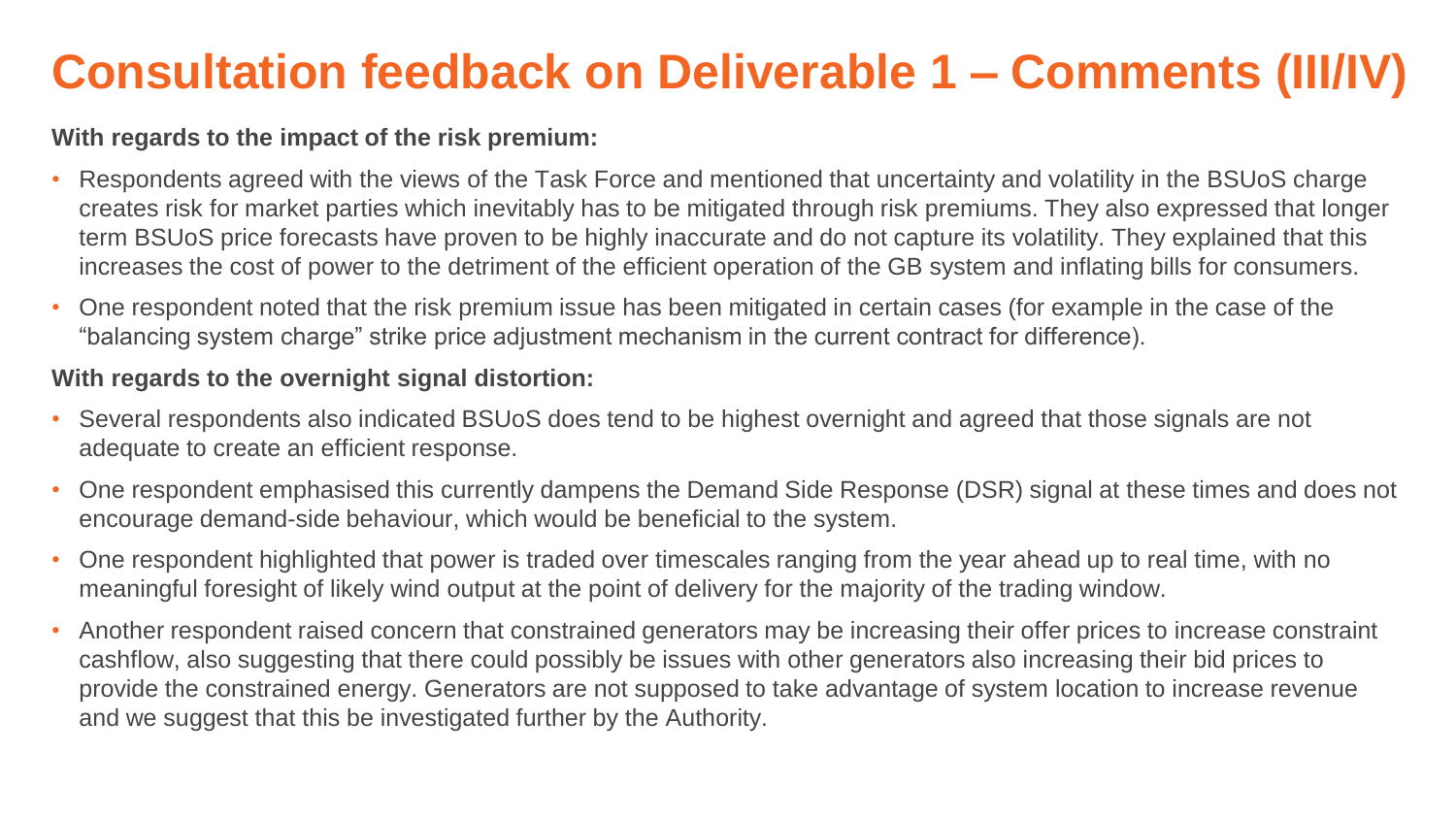### **Consultation feedback on Deliverable 1 – Comments (IV/IV)**

#### **Other comments:**

- Some respondents also discussed how to solve some of the issues raised and charge BSUoS differently. One respondent mentioned that if the BSUoS charge is to be converted to a cost recovery charge, it could be converted to a flat charge across the year.
- Another respondent, that disagreed with the draft conclusion of the Task Force, argued that BSUoS should remain a halfhourly charge as it would be absurd to suggest that some elements of BSUoS (especially energy imbalance) should not be settled half hourly. They also mentioned that just because it is difficult to forecast does not mean that it should change. Also, they believe any other approach would add even more risk premia as there would be a cost associated with smearing over a longer timeframe.

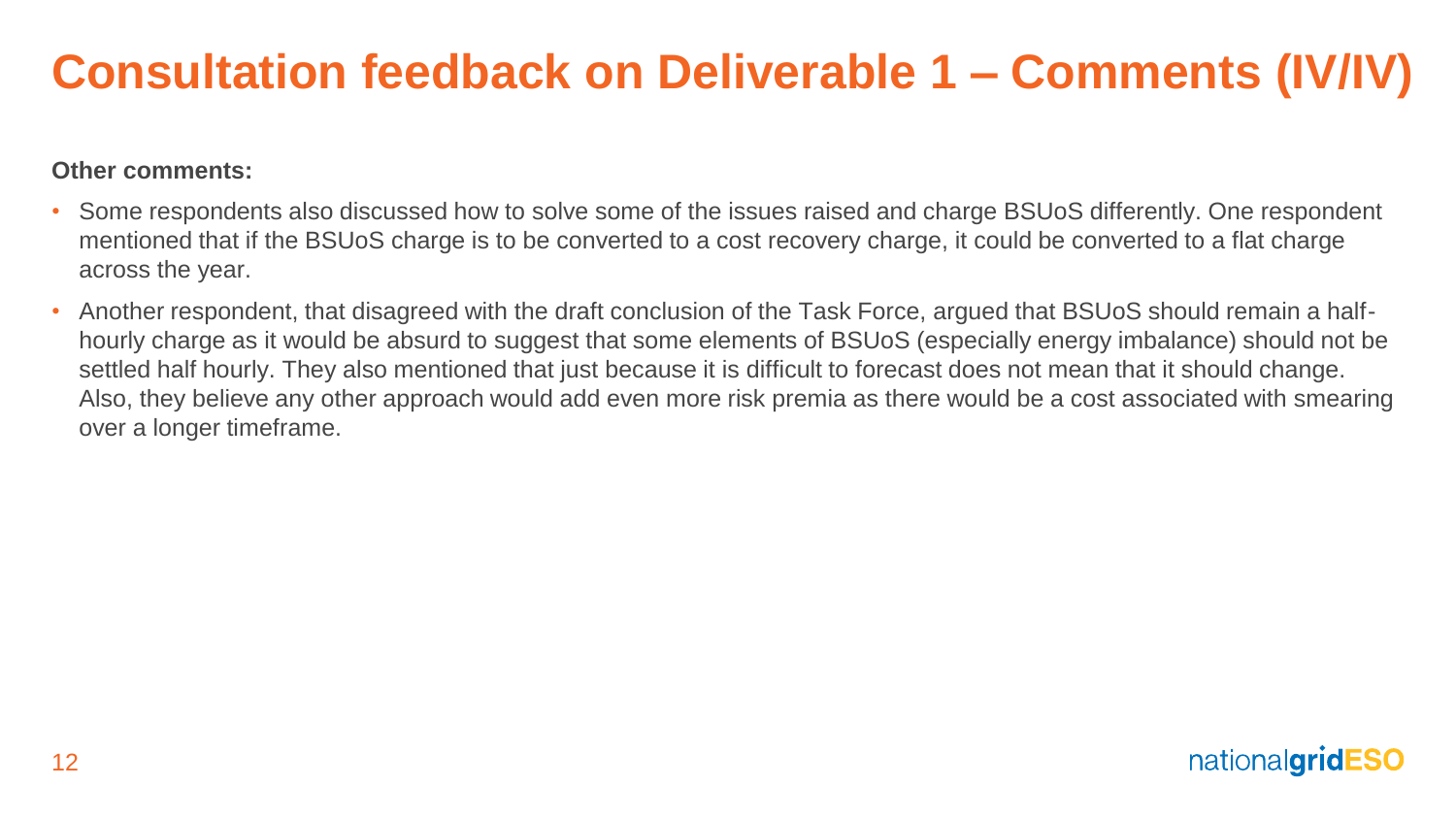## **Webinar feedback on Deliverable 1 – Comments**

| yes       | This work as described so far sounds thorough, and the conclusion well-founded.                                                                                                                                                                                |
|-----------|----------------------------------------------------------------------------------------------------------------------------------------------------------------------------------------------------------------------------------------------------------------|
|           | The system and industry model has changed so much and will have to change to accommodate new technologies -<br>therefore BSUoS charging has to change                                                                                                          |
|           | Information kept private like bilateral contracts do not help with forecast.                                                                                                                                                                                   |
|           | Very much agree on the analysis, HH granularity of charging seems like something that needs changing as since it's so<br>difficult to forecast, it seems as though many parties only make 'averaged' assumptions of BSUoS on a daily or even<br>monthly basis. |
|           | In all of the modelling that I have done for a wide range of clients, we only ever make an assumption on 'average'<br>BSUoS charges - suggesting that the actual half-hourly charges do not really have any impact on investment decisions!                    |
|           | The only signal is constant cost and this is covered via TNUoS. Currently high BSUoS overnight it provides a strong<br>opposite signal that is inappropriate and leads to additional BSUoS cost.                                                               |
|           | Right conclusions for current arrangements. Potentially more work required to understand future requirements or<br>potential to change.                                                                                                                        |
|           | Are users with large infeed losses getting a cost reflective signal?                                                                                                                                                                                           |
| <b>No</b> | Just because the current system does not influence behaviour does not mean we should move away from half hourly<br>settlement of BSUoS. A large part of it is energy imbalance which is then adjusted through cash out.                                        |
| 13        | nationalgridESO                                                                                                                                                                                                                                                |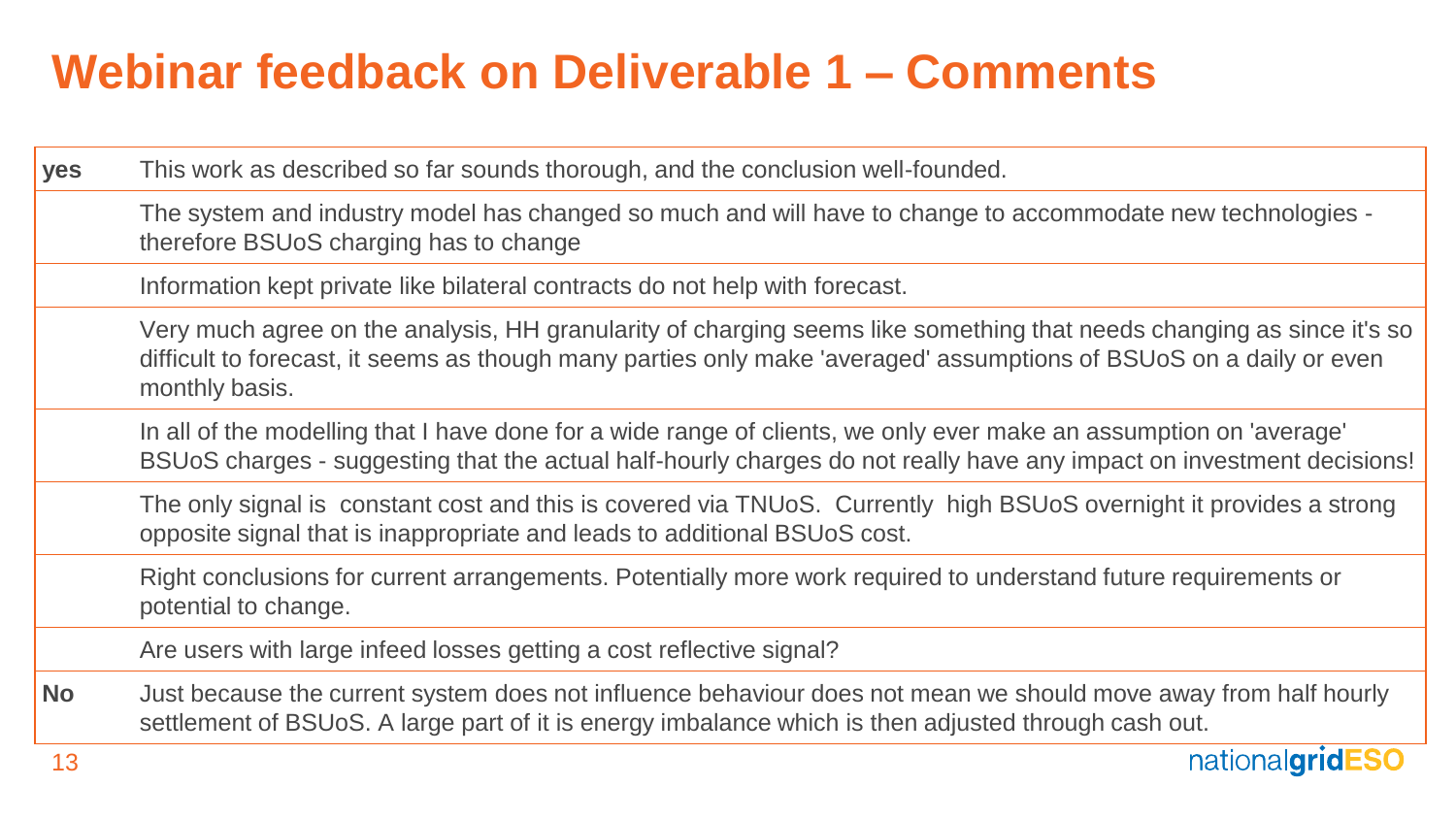### **Deliverable 2**

Sophie van Caloen

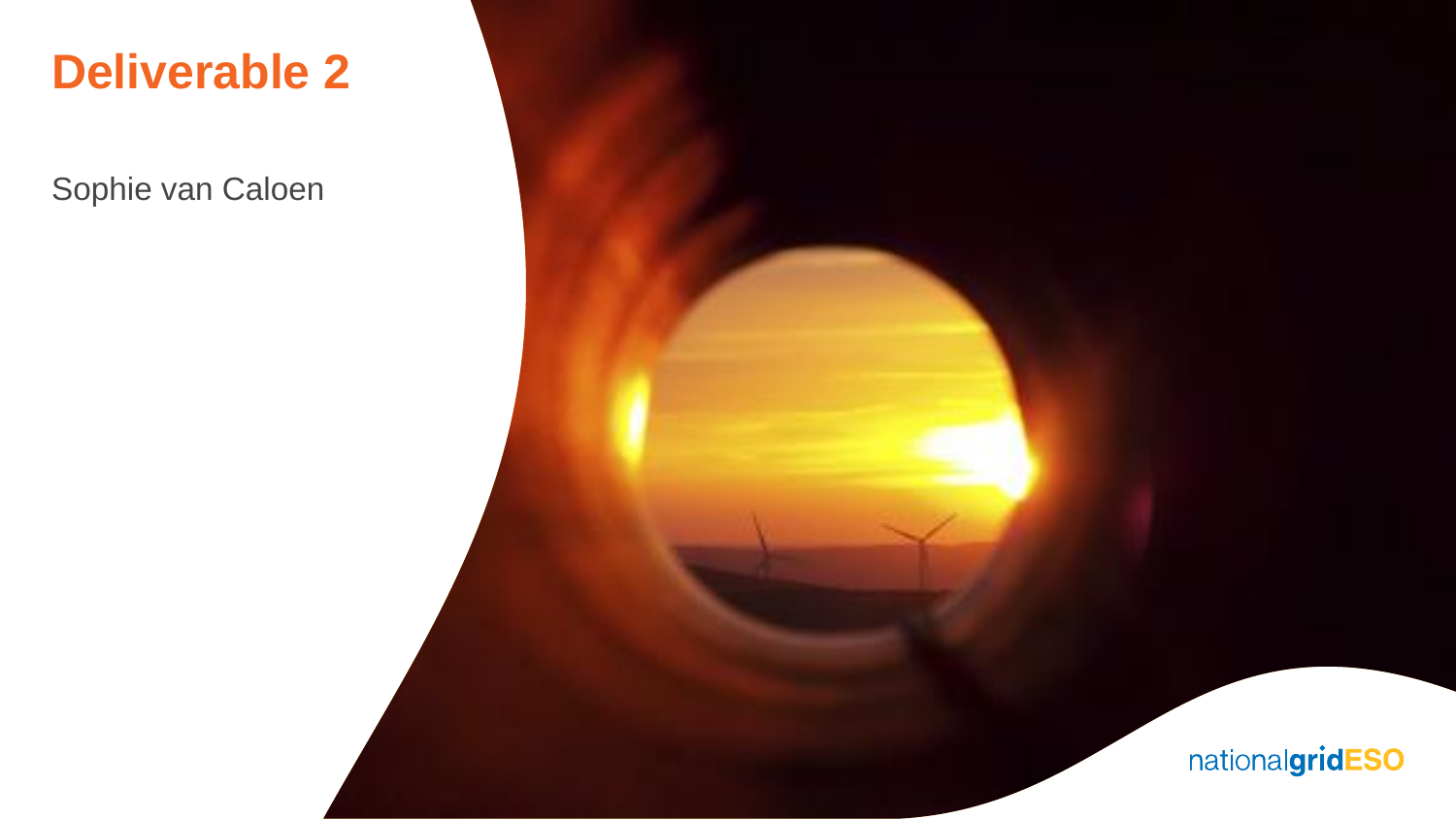### **Feedback on Deliverable 2**



Consultation feedback Webinar feedback

Task Force. The industry respondents broadly agreed with the Task Force conclusion for Deliverable 2. The Task Force received feedback that it is well presented and that the Task Force has delivered options that require further work. Most respondents agreed several elements of BSUoS have no scope to provide forward-looking signals as they are clearly costrecovery elements. However, some respondents suggested more time could have been spent looking more closely at elements such as energy imbalance, inertia, embedded generation behind constraints, fault and planned outages of transmission circuit. However, they also expressed that they do not believe this would have made any significant difference to the conclusions of the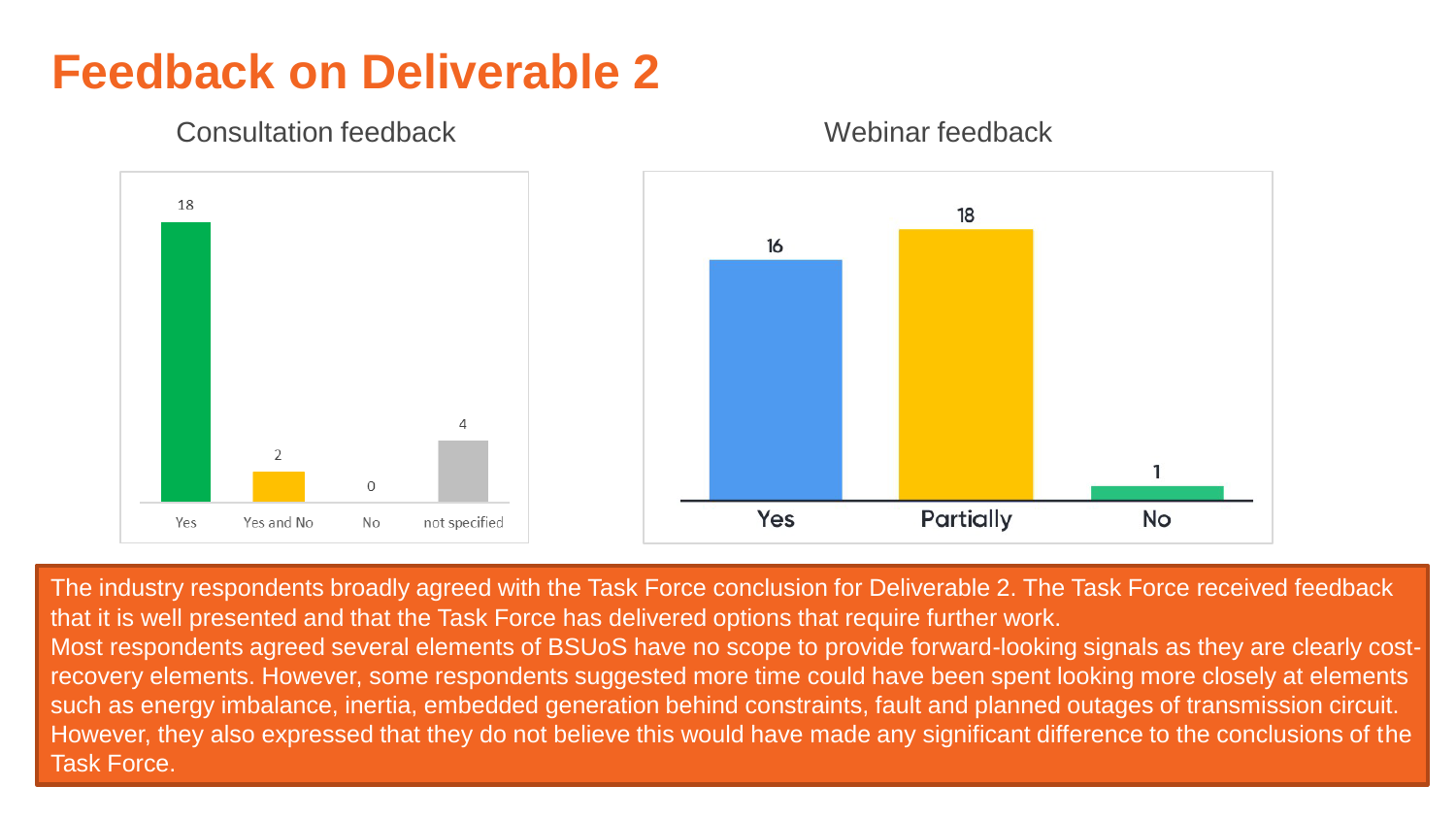# **Consultation feedback on Deliverable 2 – Comments (I/II)**

#### **With regards to the four potential options identified by the Task Force:**

- Most respondents agreed the four potential options have merit and describe elements of BSUoS that could potentially be reformed into a forward-looking charge. Respondents expressed the Task Force chose the correct area to focus on, has done a good job and been receptive to feedback received through engagement.
- However, most respondents raised concerns regarding limitations that could arise, and not be overcome, with each potential option. Respondents raised strong reservation regarding feasibility of those potential options.
- One respondent noted that the explanation accompanying each option was very short. There would have been merit in providing additional detail and practical examples.

#### **With regards with elements of BSUoS not considered as a potential option:**

- Most respondents agreed several elements of BSUoS have no scope to provide forward-looking signals as they are clearly cost-recovery elements.
- Some respondents mentioned more examples would be welcome. For instance, more time could have been spent looking more closely at elements such as Black Start, SO Internal Costs, Energy Imbalance, other elements of Reserve/Response or looking at different types of Reserve/Response. However, they also expressed that they do not believe this would have made any significant difference to the conclusions of the Task Force.
- One respondent said it might be helpful to confirm the materiality of costs within the report.

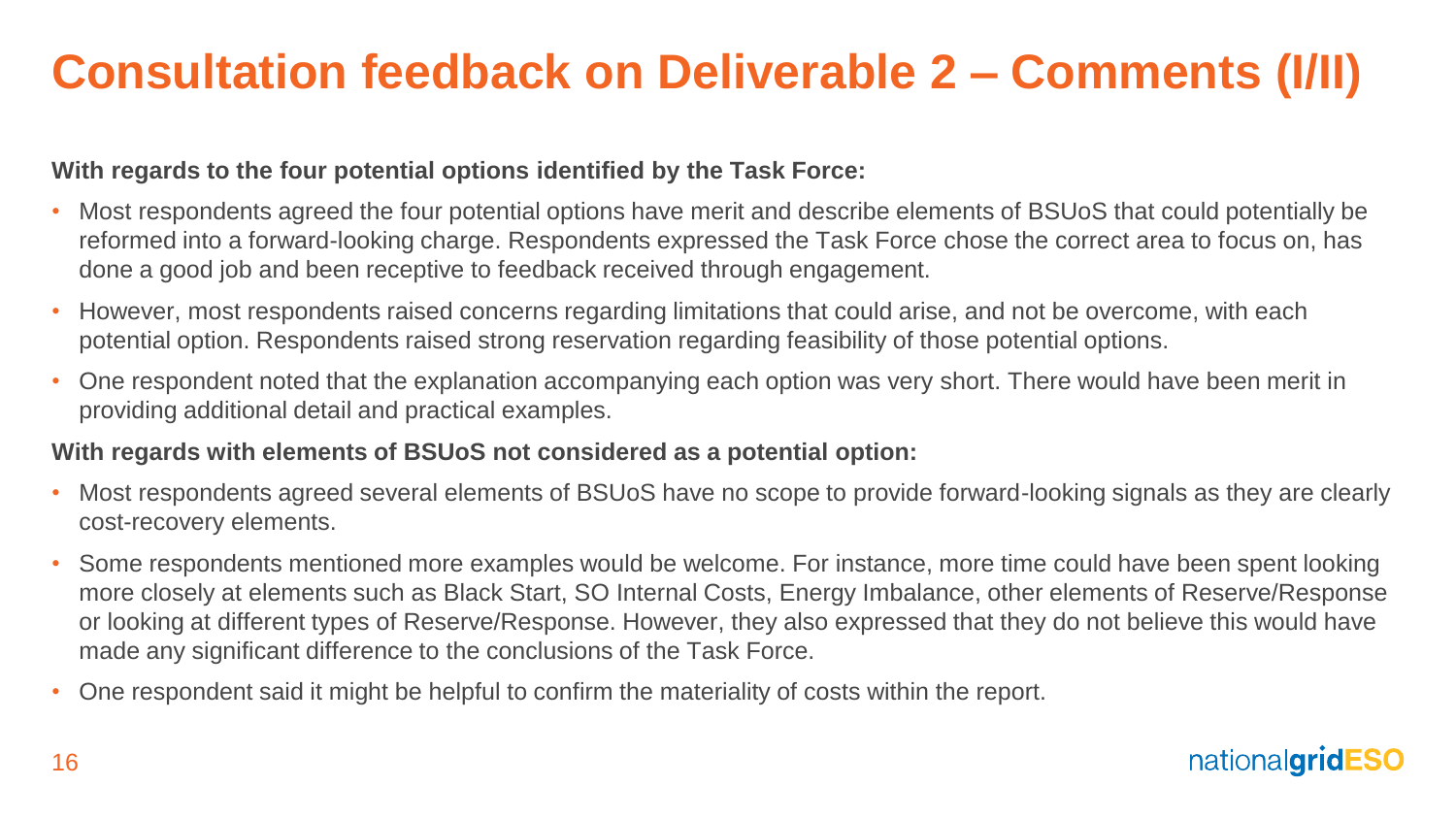# **Consultation feedback on Deliverable 2 – Comments (II/II)**

#### **With regards to other potential options:**

- One respondent suggested three other potential options:
	- 1. Low inertia plant (typically wind and solar) leads to additional BM and other costs as actions are taken to maintain system operability. The reduction in inertia drives additional cost of frequency response as the system is now faster moving in the event of plant loss and is a major theme in the FES reports.
	- 2. Embedded generation located behind transmission constraints. Where embedded generation is located behind transmission constraints (e.g. Scottish wind) this leads to an increase in the constraint cost and hence BSUoS. In addition, there has been a reduction in the size of the BSUoS demand denominator driven by an increase in embedded generation. This reduction in transmission connected generation has increased the £/MWh BSUoS rate.
	- 3. Fault and planned outages of transmission circuit. The loss of the western link in autumn 2018 led to a significant increase in BSUOS cost. The cost of this was met collectively through BSUoS by industry with only a small cost being born by the TO.
- One respondent believes the Task Force had insufficient time to develop views. They explained as an example that black start costs could be a potential option to consider. The probability of needing to call on black start is increased more by large generation plant, than small. Therefore, it would be logical to suggest that black start could be collected on a cost-reflective basis i.e. sending a signal to support investment in plant which is less likely to risk the need for calling on black start.

#### **Other comments:**

• One respondent believes none of the potential options are appropriate to be taken forward as changes to the charging methodology because current BSUoS charging is, and should remain, a cost recovery mechanism and be treated consistent with recent TNUoS charging changes relating to cost recovery elements i.e. allocated to demand users only.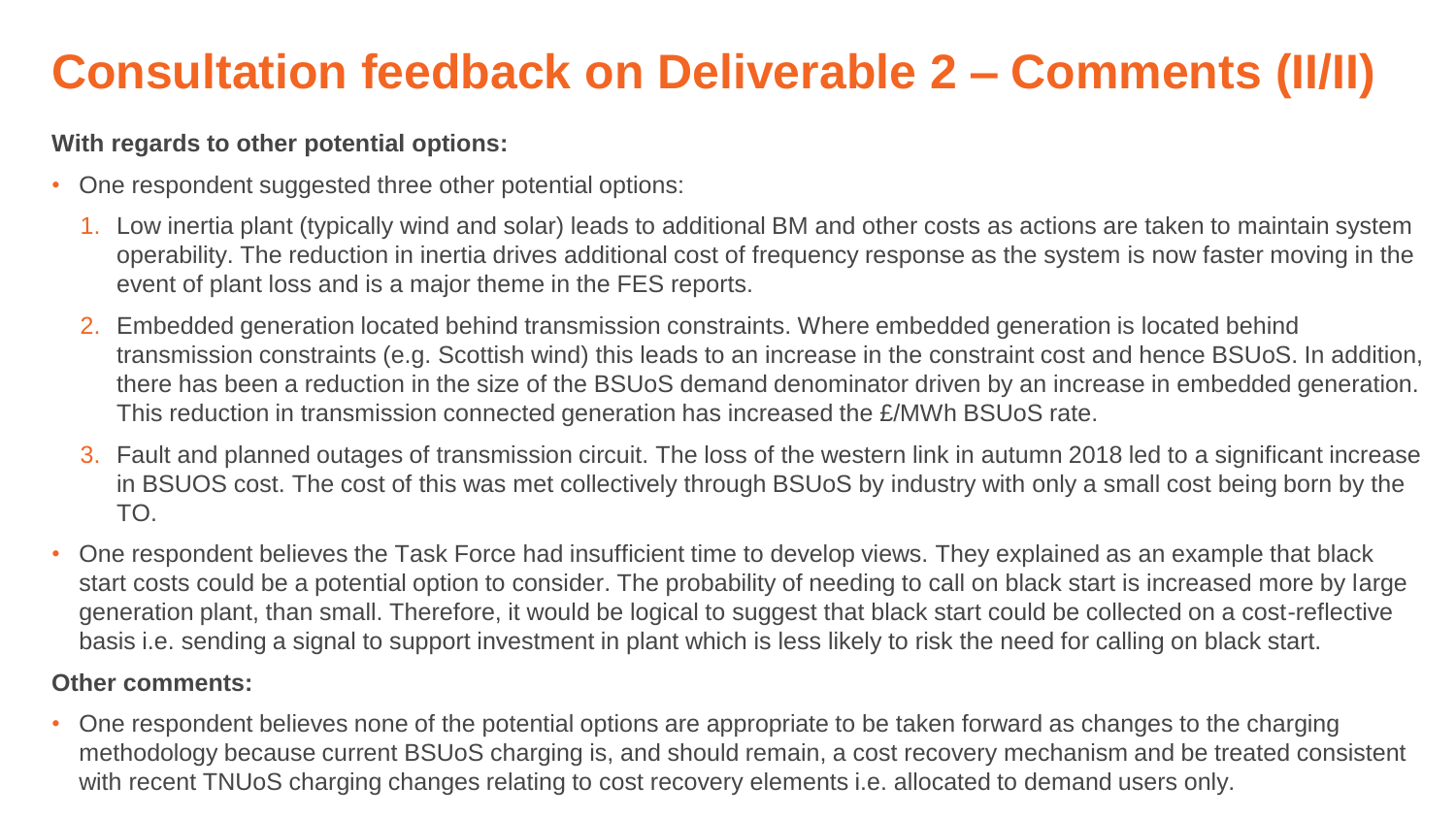### **Webinar feedback on Deliverable 2 – Comments**

| yes              | Seems well presented                                                                                                                                                                                                                                             |
|------------------|------------------------------------------------------------------------------------------------------------------------------------------------------------------------------------------------------------------------------------------------------------------|
|                  | As no real feasibility analysis has been carried out and no conclusions drawn on this front i agree that the group has<br>delivered options that require further work.                                                                                           |
|                  | Another possibility is to move to locational marginal pricing                                                                                                                                                                                                    |
| <b>Partially</b> | Without knowing the operational feasibility, it's hard to determine whether these options will work in practice. The<br>proposed does more align to charging those who have caused the issues which have resulted in balancing being<br>required                 |
|                  | There is a limit to which granularity should be chased. The NETS is a national asset and charges should not<br>discriminate against users where they have acted to support the system in good faith. Also Connect and Manage has<br>driven a lot of constraints. |
|                  | Seems sensible that there are regional costs associated with constraints or reactive power, albeit that there are<br>already local reactive power charges so need to make sure there is not double counting                                                      |
|                  | TO line outages driven by faults and planned maintenance cause significant constraint cost (BSUoS) but the cost is<br>not passed back to these parties or raised in the report                                                                                   |
|                  | This work should also consider future system needs. Short Circuit Level and Inertia will also be locational and should<br>be included in the options.                                                                                                            |
|                  | Did you consider the charging of New Connections by TNOs regarding TNO planned constraint costs?                                                                                                                                                                 |
| <b>No</b>        | The TF looks to be trying to find issues to justify its existence - the point is being overthought                                                                                                                                                               |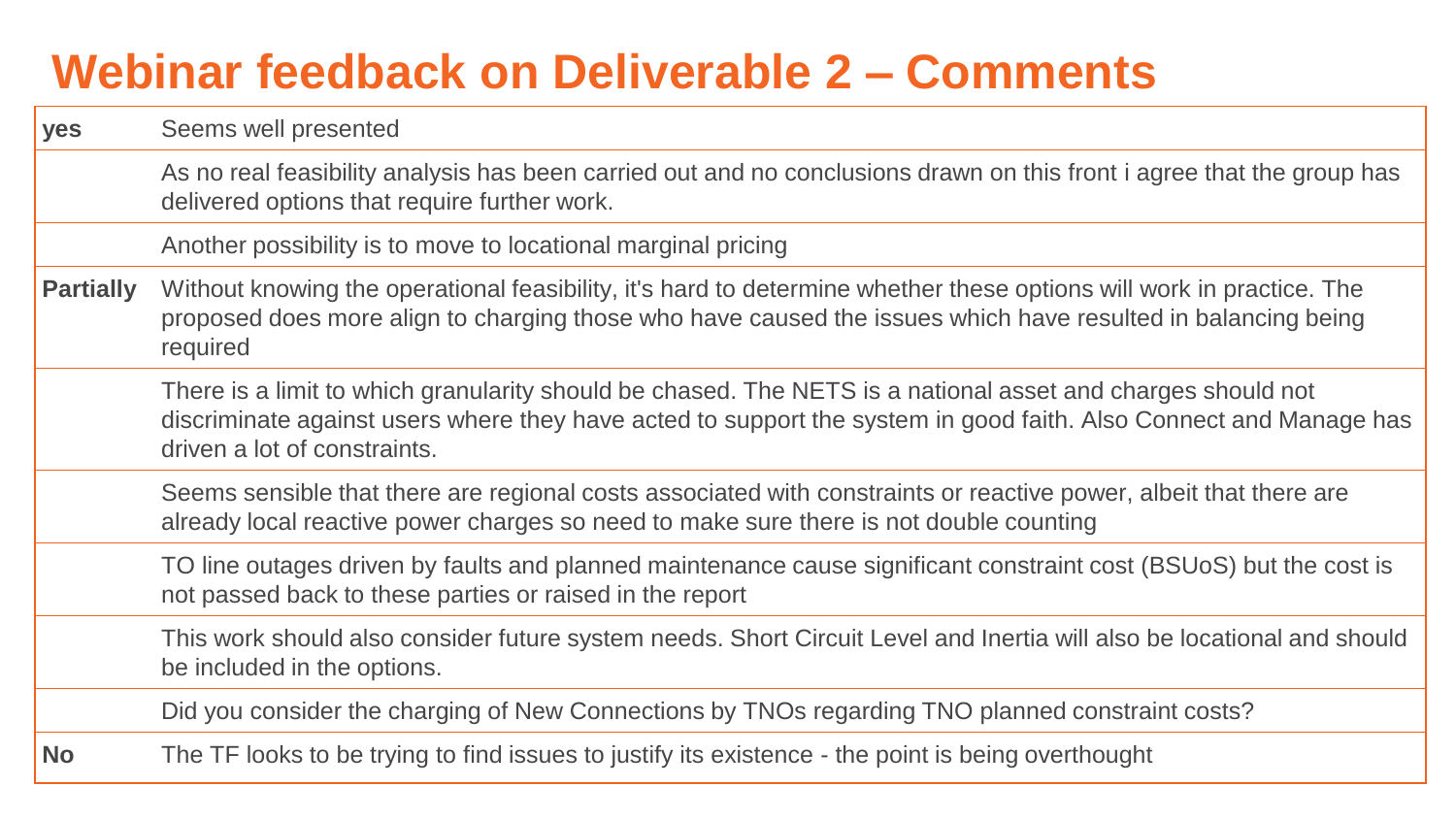### **Deliverable 3**

Sophie van Caloen

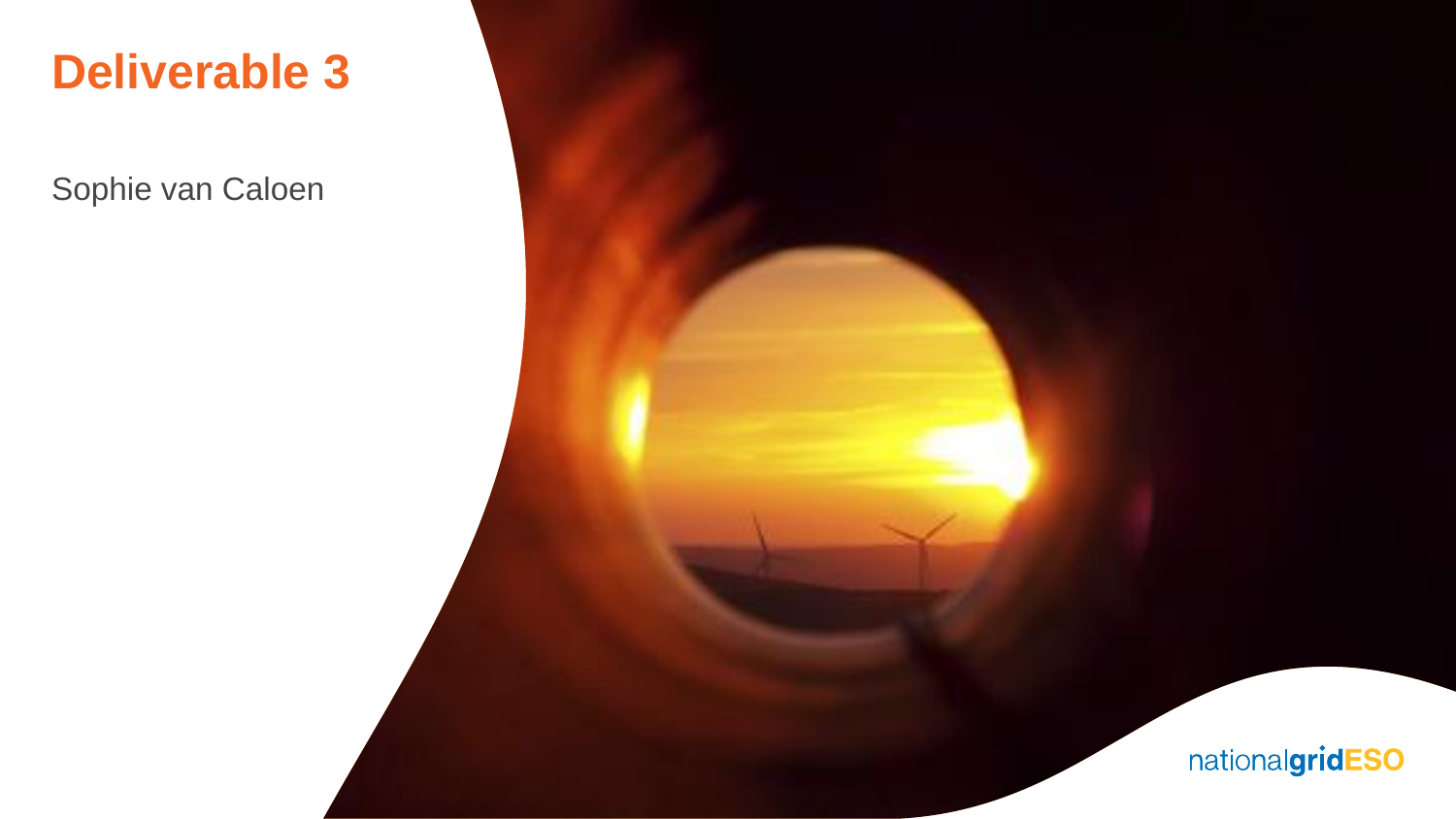

#### Consultation feedback Webinar feedback

**Feedback on Deliverable 3**

A significant majority of the respondents strongly supported the conclusion of the Task Force on Deliverable 3, highlighting there are several fundamental limitations that cannot be overcome. They do not believe any of the options would be able to induce effective and efficient behaviour to reduce the overall system costs and benefits consumers. One respondent however argues there is still value in making parts of the BSUoS charge more cost reflective.

increasing volatility, uncertainty and complexity which would likely result in additional risk premium cost being introduced. Further feedback indicated respondents agree with the overarching economic theory around forward-looking signals being based upon marginal costs as well as with the importance to ensure there is no double-counting issues. Also, most of the respondents agreed that many of the limitations that exist with the current BSUoS charge would continue to apply, expressing concerns about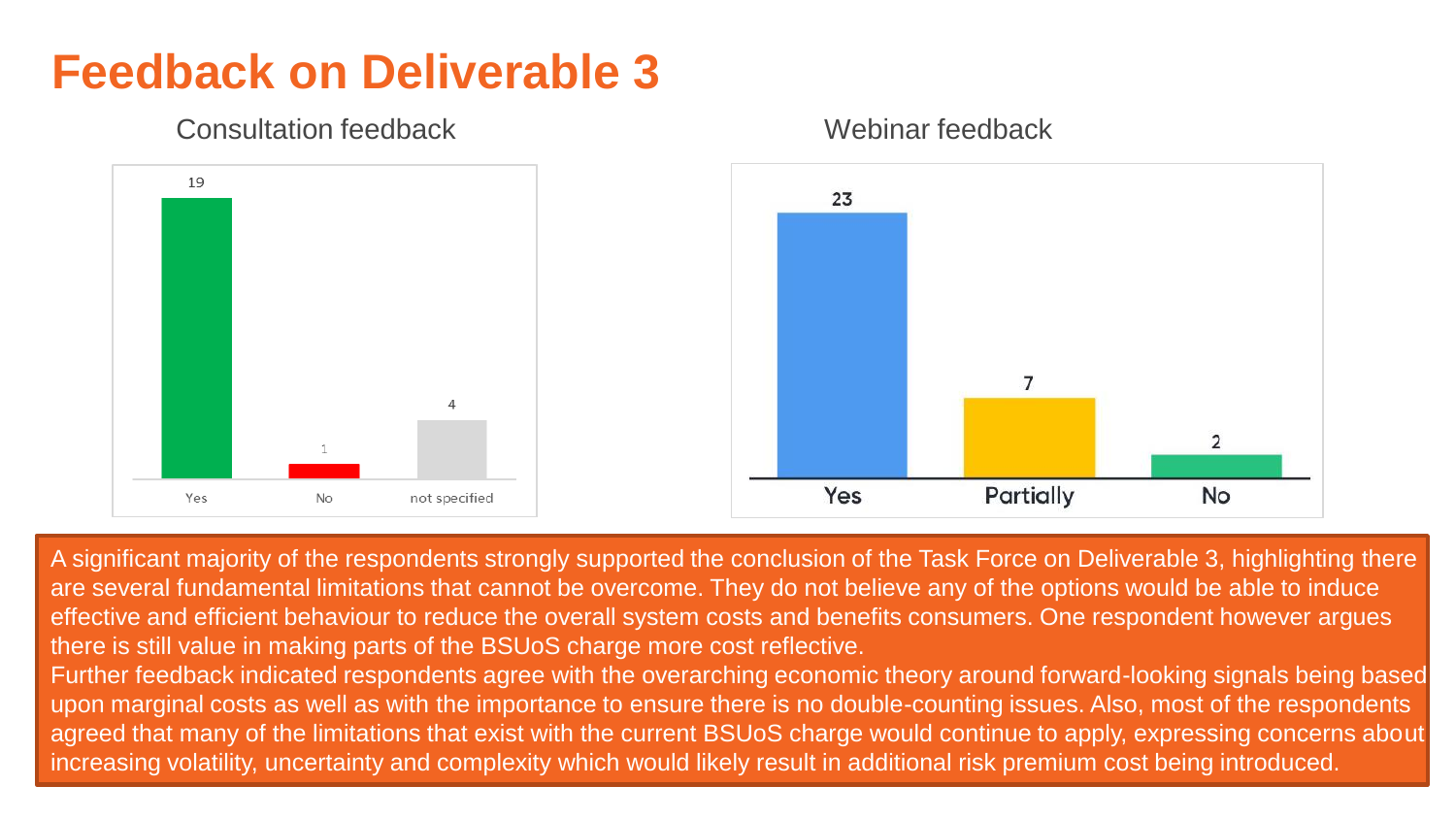# **Consultation feedback on Deliverable 3 – Comments (I/V)**

#### **With regards to the feasibility analysis**

- A significant majority of respondents strongly supported the draft conclusion of the Task Force and does not believe any of the options would be able to induce effective and efficient behaviour to reduce the overall system costs. Respondents agreed with the assessment and limitations expressed in the draft report.
- One respondent, that did not agree with the draft conclusion, argued cost reflective charging is good in and of itself and that, whilst it may be difficult to demonstrate that changed behaviour would be to the benefit of consumers, this should not have to be proved first before potential change can be investigated further.

#### **With regards to forward-looking signals being based upon marginal costs.**

- Most respondents agreed with the overarching economic theory that is described within the report around forward-looking signals being based upon marginal costs. Respondents highlighted it is fundamental to remember that constraint costs are not based on marginal costs but on the total costs incurred by the ESO.
- One respondent, that did not agree with the draft conclusion, said they would agree with this in a perfect world but that it does not mean there is no value in making parts of the charge more cost reflective.

#### **With regards to double-counting issues:**

- Most respondents agreed on the importance to ensure there is no double-counting issues. In particular, respondents highlighted the incompatibility with current TNUoS signals.
- One respondent, that did not agree with the draft conclusion, believes that with BSUoS (and cash-out) staying as is, it would be perfectly feasible to develop a further cost-reflective incentive (netting to zero) based on locational constraints. BSUoS itself would not need to change.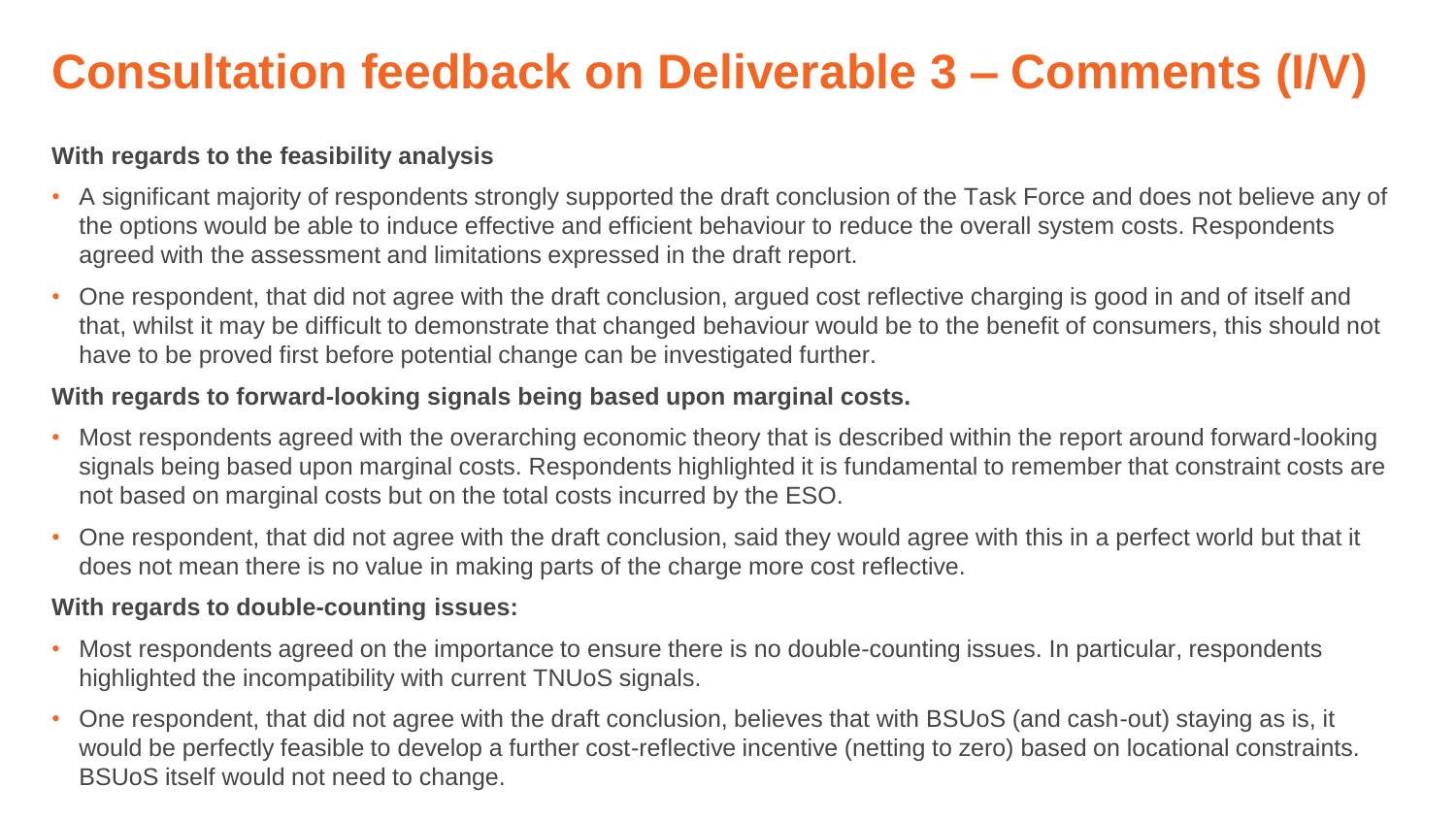# **Consultation feedback on Deliverable 3 – Comments (II/V)**

#### **With regards to the limitations of the current BSUoS charge:**

- Respondents agreed that many of the limitations that exist with the current BSUoS charge would continue to apply.
- Several respondents expressed concerns about increasing volatility and uncertainty in different zones, which would likely result in additional risk premium cost being introduced. Market participants in a particular zones may be exposed to significant changes in their cost due to actions of other market participants that would be extremely difficult to forecast.
- Several respondents also highlighted the complexity to separate BSUoS into different charges. Some of the services procured by the ESO can solve more than one system problem, making it more efficient. How those complex actions can be apportioned and charged will be unclear and may be inefficient. In addition, it could be a combination of factors that triggers the need to procure a service. Therefore, they believe the overall practicality and proportionality of creating new charges may ultimately not create value to consumers.
- One respondent also said any adjustment to reflect locational constraint payments within BSUoS would also require a complete transparency around where these constraints existing across the network. They highlighted ESO has not as yet provided this level of transparency and considerations would need to be given to how this would be done and updated.
- One respondent expressed they believe that hypothetical signals that could be provided by any individual component of the BSUoS charge are unlikely to be strong enough to provide an adequate incentive for market players to react and change behaviour.

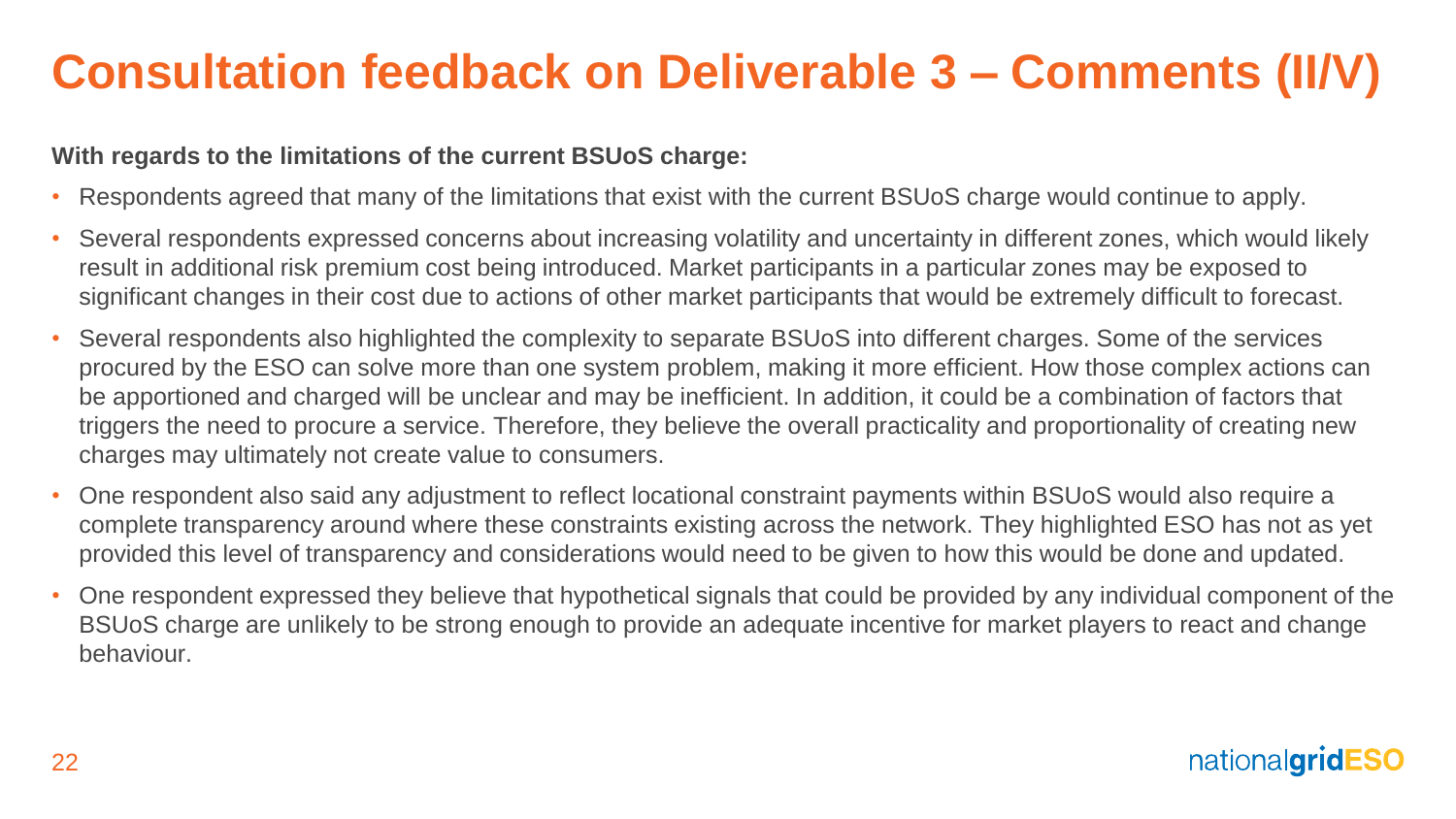## **Consultation feedback on Deliverable 3 – Comments (III/V)**

#### **Additional elements with regards to the assessment of 'locational transmission constraints':**

- One respondent expressed assets are located where they are due to a number of historical factors, including (but not limited to) land costs, proximity of network services (electricity transmission, gas transmission) and TNUoS signals.
- One respondent did some analysis and expressed that, whist there is strong correlation between bids behind constraints and BSUoS, they do not believe it would be possible to create a meaningful signal to those parties behind the constraints as they typically have low or negative variable cost (wind).
- One respondent also said the SQSS determines the level of transmission investment and assumes an optimal level of constraint compared to investment from the customers' perspective. Constraint can be driven by several factors: fault or planned outages on the network, areas where the network is not SQSS compliant (typically derogations are in place) driven principally by the connect and manage process and constraint on an intact system as designed by the SQSS.
- One respondent highlighted that it would still be difficult to allocate costs to a specific area. Firstly, system balancing is currently done at a national level. Secondly, it is likely to be a combination of factors, possibly across the whole system, causing the constraint or congestion. Some triggers may also be addressed by other balancing actions or system operations. Splitting the system into explicit or implicit locational zones would create further complexities and may result in a less cost-efficient solution or over-investment in grid capacity.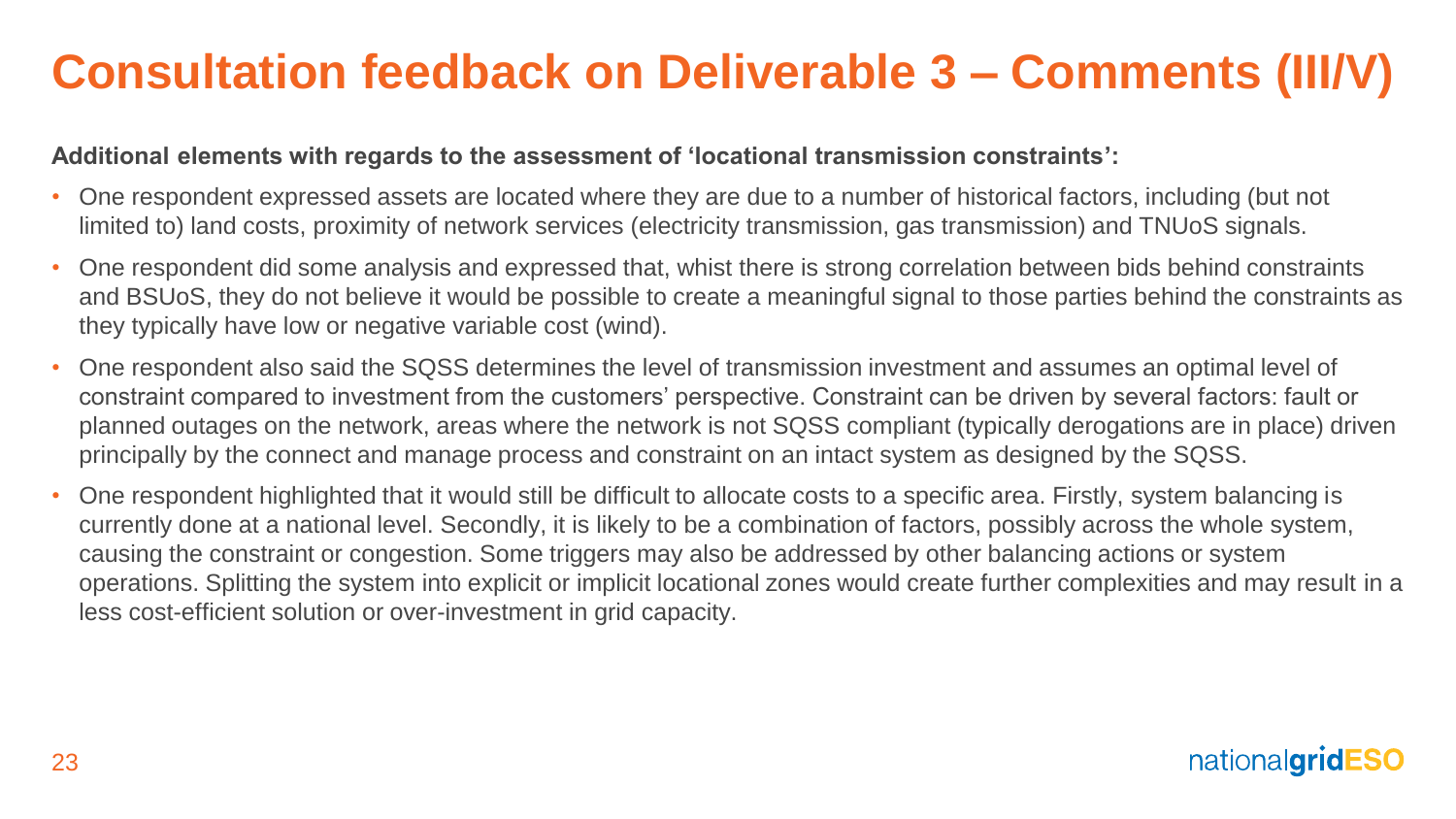# **Consultation feedback on Deliverable 3 – Comments (IV/V)**

#### **Additional elements with regards to the assessment of 'locational reactive and voltage constraints'**

- One respondent believe that these cannot be manipulated to provide a better forward looking signal or a more efficient use of the network, and in turn may make forecasting even more complex and hard to predict due the nature of the driving forces behind reactive power costs.
- One respondent highlighted the reduction in the number and output from transmission connected large generation stations combined with the growth in embedded generation has driven the need for increased quantities of reactive producing plant and apparatus. The transmission system was designed at a time when large volumes of plant was available to provide this type of service. Additional investment by the various TOs or industry can provide MVArs from static compensation equipment is seen as a solution to this issue.

#### **Additional elements with regards to the assessment of 'response and reserve bands':**

• One respondent expressed that, in the vast majority of cases, the largest loss is driven by either an interconnector (at 1000 MW) or a transmission line where a maximum plant loss of 1320 MW is set in the SQSS. The maximum loss is rarely (if ever) driven by an individual generator on a line as the SQSS effectively precludes this eventuality. Given this they do not believe that it is practical to charge on this basis and the effect would not drive a change in operation as the largest loss is in the vast majority of cases is not related physical capacity (MW) of individual generators on the system but rather the transmission capacity that connects a group of demand or generation users.

#### **Additional elements with regards to the assessment of 'response and reserve utilisation':**

• One respondent agreed that imbalance cash out currently penalises generation for shortfalls in plant output against forecast so to charge plant for response and reserve utilisation would be to double charge for plant failure.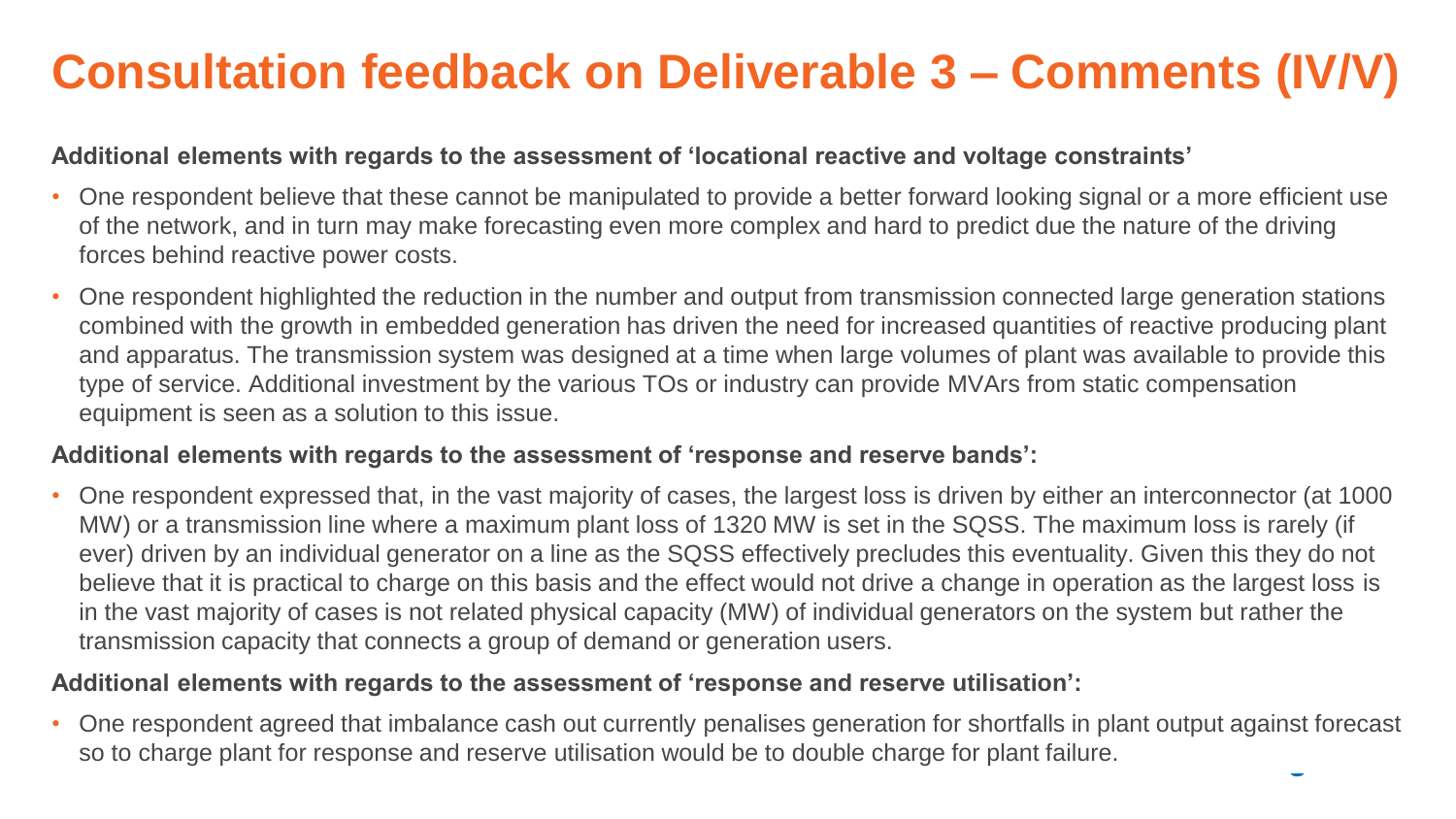# **Consultation feedback on Deliverable 3 – Comments (V/V)**

#### **Other comments:**

- One respondents argued that, importantly, moving to more granular charging may not be future proof to the ever-changing energy market, hence a more holistic approach would be required to reflect how changes driven by policies in decarbonisation of power, heat and transport will shape the future of those balancing actions. It already becomes clear from ESO analysis that characteristics of services requirements are changing significantly with the changing energy landscape.
- With regards to the 3 other potential options raised by a respondent in Deliverable 2, the following assessment was provided:
	- 1. embedded generation & low inertia plant: The Ofgem minded-to position will go some way to supporting this driver by including embedded generation in the BSUoS charging base. If further evidence comes forward that plant with no or low inertia is driving additional BSUoS costs then an option to charge at a higher rate for this type of plant could be considered. We do not believe it is appropriate to charge differential BSUoS on the basis of plant characteristics unless a link between plant type and BSUoS cost is firmly identified.
	- 2. Fault and planned outages of transmission circuit: This should be picked up under RIIO-2 but it seems that some BSUoS costs should be faced by the TO or interconnector owner for fault outages on circuits where it drives a significant increase in BSUoS cost for all users.
- One respondent reinforced the statement that market splitting should be assessed carefully by noting that efforts required to implement market splitting are likely to significantly outweigh the benefits and would require a holistic and thorough review of all of the market arrangements, including TNUoS, BSUoS and DUoS charging regimes, trading and commercial arrangements, connection and network reinforcement criteria and requirements.
- With regards to a possibility of constraint costs being recovered through TNUoS, one respondent, in addition to the extra effort required to implement this potential solution, disagrees that this is an appropriate measure and would note that the fundamental objective of the TNUoS charge is different to that of recovering constraint costs.

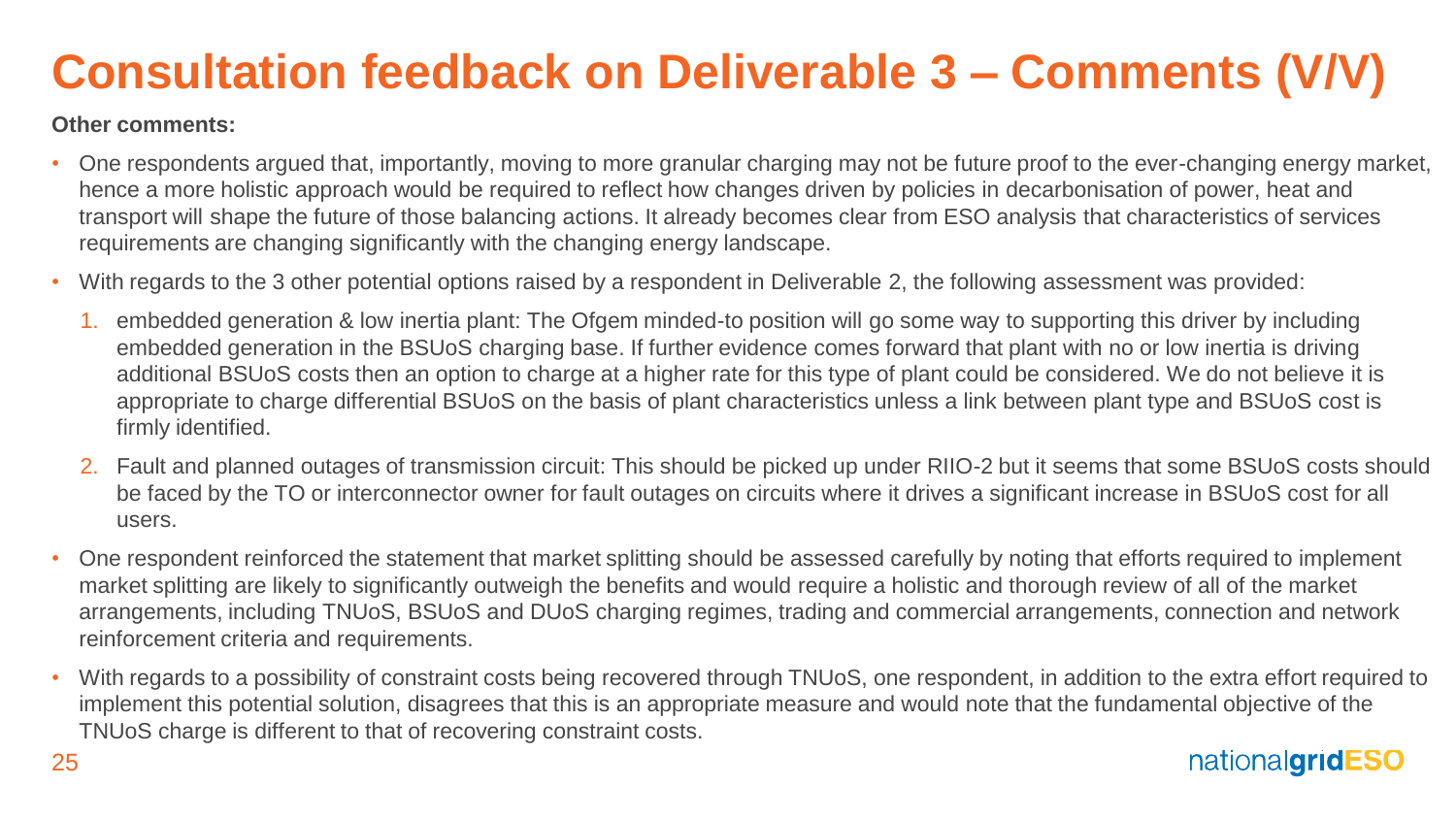### **Webinar feedback on Deliverable 3 – Comments**

| yes              | I have followed the logic given and the reasoning is all sound                                                                                                                                                        |
|------------------|-----------------------------------------------------------------------------------------------------------------------------------------------------------------------------------------------------------------------|
|                  | Agree that double charging needs continued to be reviewed for any further locational charging which is built into a number of other charges<br>including TNUoS.                                                       |
|                  | Makes sense to keep BSUoS as a small cost recovery element for the ESO. TNUoS is the big problem to be converted to forward looking.                                                                                  |
|                  | Transparency on actions taken against users not acting in the interest of the system, gaming etc, they are not getting away with it, might<br>reassure everyone that the socialisation of BSUoS is still beneficial.  |
|                  | Agree that BSUoS is better treated as a cost recovery charge. Making the TNUoS forward looking signal stronger would be far more effective                                                                            |
|                  | Agree overall but we were all aware of the difficulties, discussing a solution is the more pressing issue                                                                                                             |
|                  | Key issue is that actions are taken to resolve multiple issue and there is limited ability to give marginal signals.                                                                                                  |
|                  | There has to be some marginal cost attributable to more parties than others - That its too difficult to forecast is part of why these parties should<br>pay more                                                      |
| <b>Partially</b> | The options presented don't address the five limitations - I don't see that we're moving forward with a solution                                                                                                      |
|                  | Signals in TNUoS do not reflect real time constraints.                                                                                                                                                                |
|                  | The rationale on why TNUoS already provide a signal do not address the fundamental cause identified by the task force regarding constraint<br>cost, low demand and high generation                                    |
|                  | To me there is still an issue with users choosing to develop plant with large infeed losses which cause costs related to inertia and rocof - the<br>costs they impose are higher that users with small infeed losses. |
|                  | Would be difficult for an incremental cost signal by HH                                                                                                                                                               |
| <b>No</b>        | Will need to look in detail, but the idea was to find a solution not to say why it is difficult to do.                                                                                                                |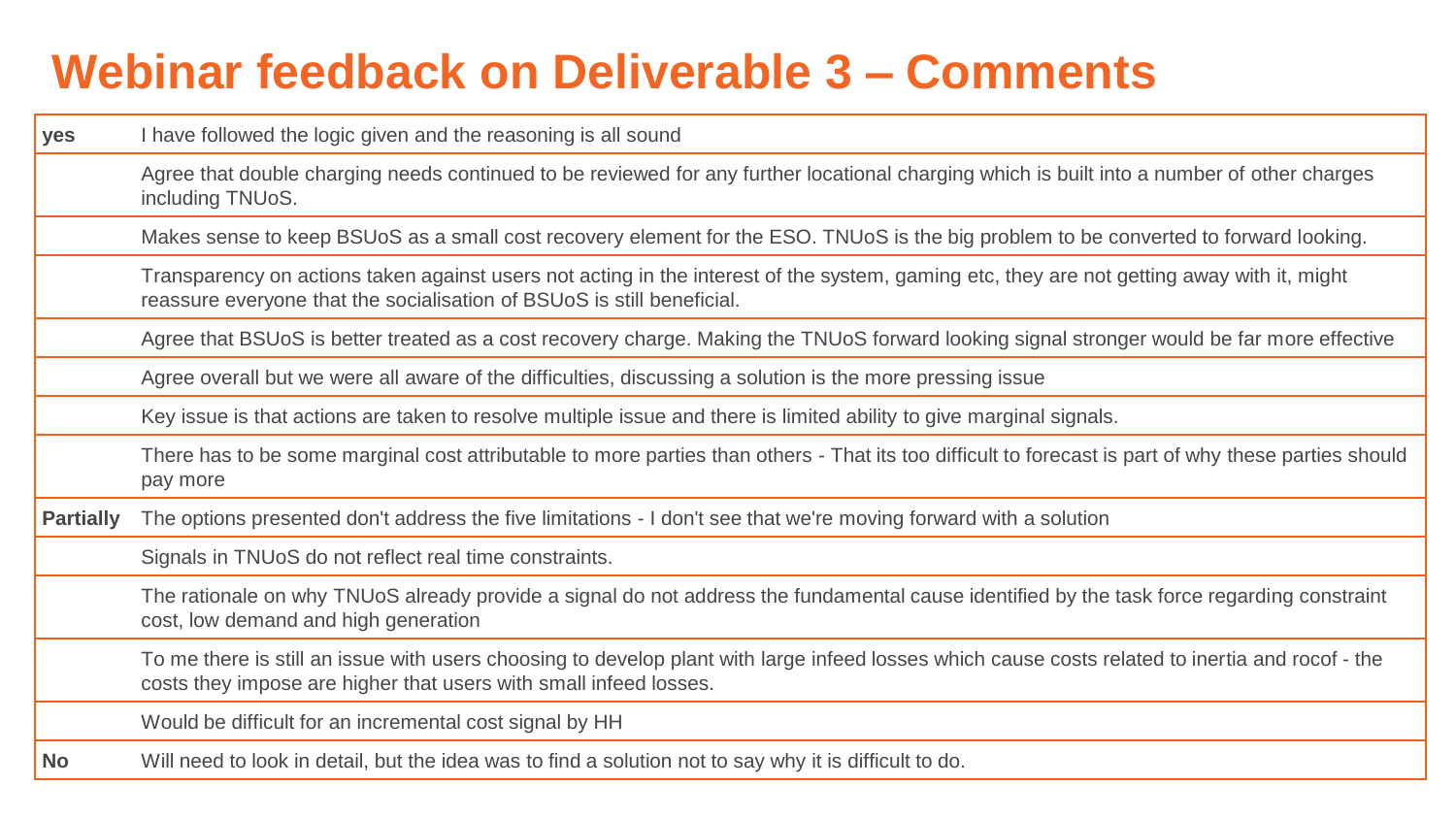### **Overall conclusion**

Sophie van Caloen

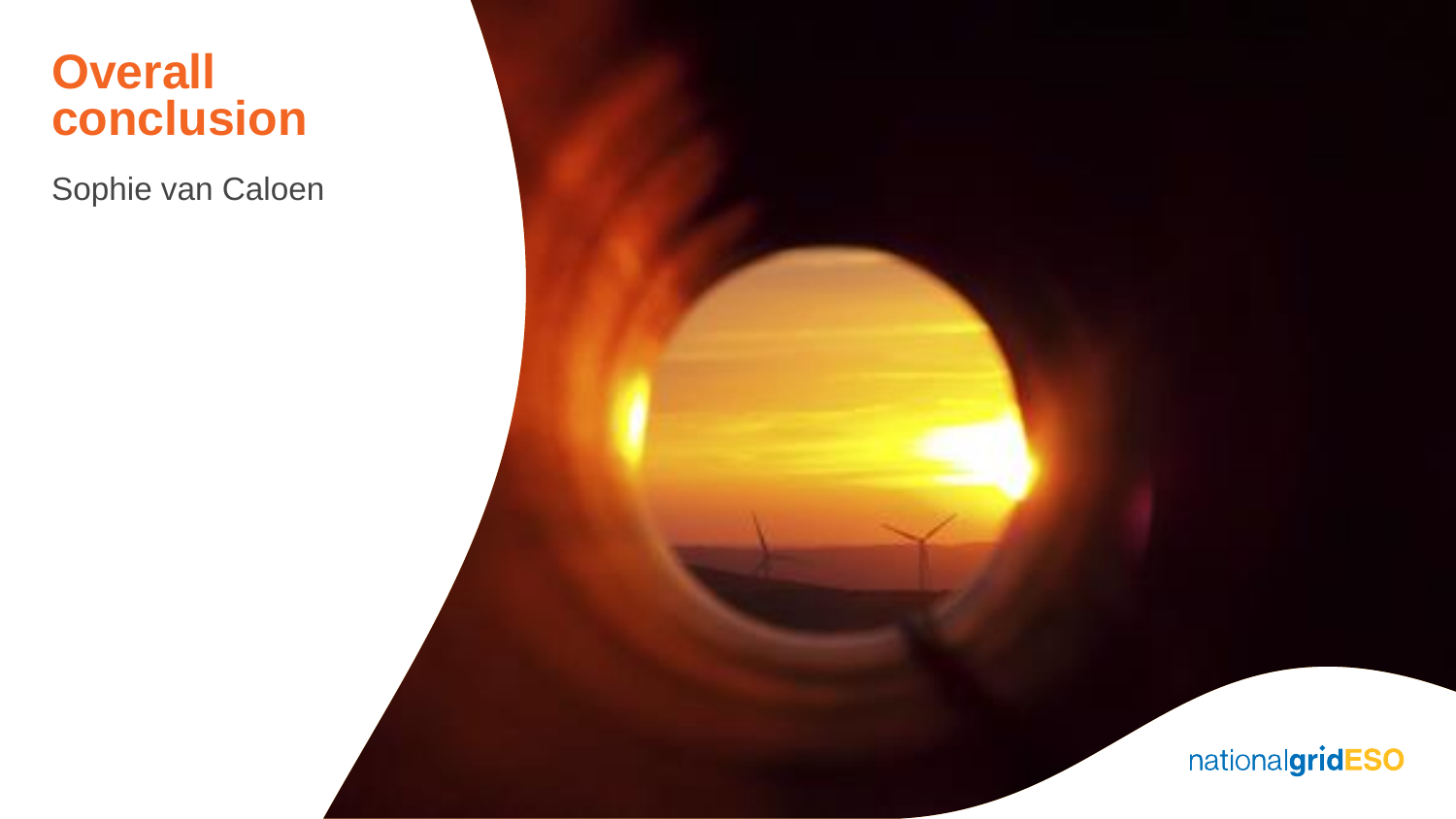### **Feedback on overall conclusion**



Consultation feedback Webinar feedback

Feedback from the industry broadly supported the overall conclusion, stating that the assessment of the Task Force was robust, comprehensive and well-documented

### nationalgridESO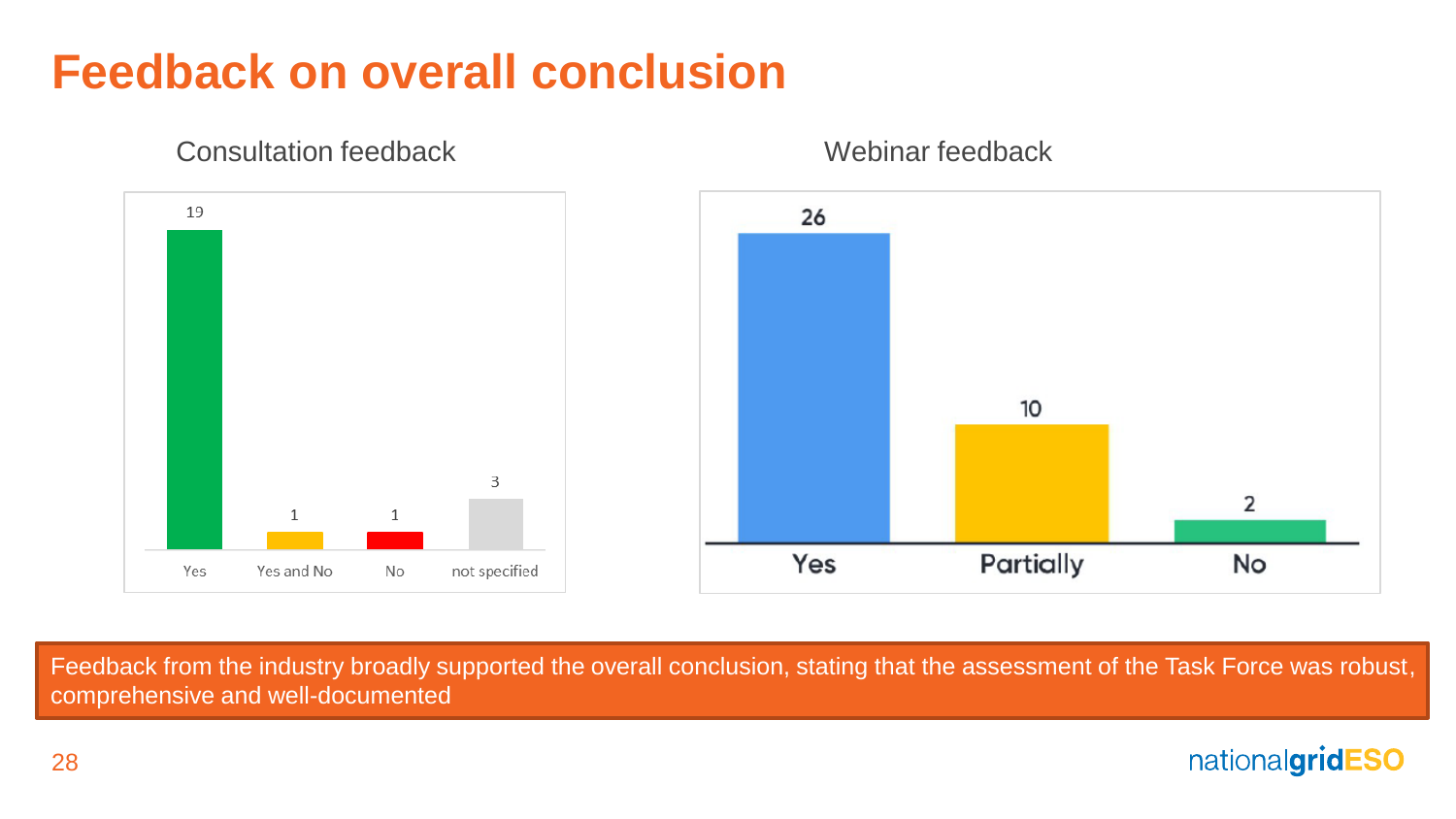# **Consultation feedback on conclusion – Comments**

#### **With regards to the overall draft conclusion:**

- A significant majority of the respondents agreed with the overall draft conclusion of the Task Force and that the costs within BSUoS should all be treated on a cost-recovery basis.
- Respondents supported the conclusion and next steps, stating that the assessment was robust, comprehensive, welldocumented and that the logic was clear.
- One respondent, that did not agree with the overall draft conclusion, expressed that cost reflective charging is desirable in and of itself. They expressed it would be perfectly feasible to develop a further cost-reflective incentive based on locational constraints.
- One respondent agreed partially as they felt the feasibility was not assessed in Deliverable 2 so it is difficult to conclude.

#### **Other comments:**

- One respondent also welcomed the simplicity in terms of approaching these charges in a cost recovery way and charging the consumer directly (via the supplier).
- One respondent highlighted removing BSUoS from generators would also improve market efficiency by bringing the UK into line with Continental markets, and removing an unfair benefit that interconnectors currently enjoy over UK generators. This should increase efficiency of cross-border flows.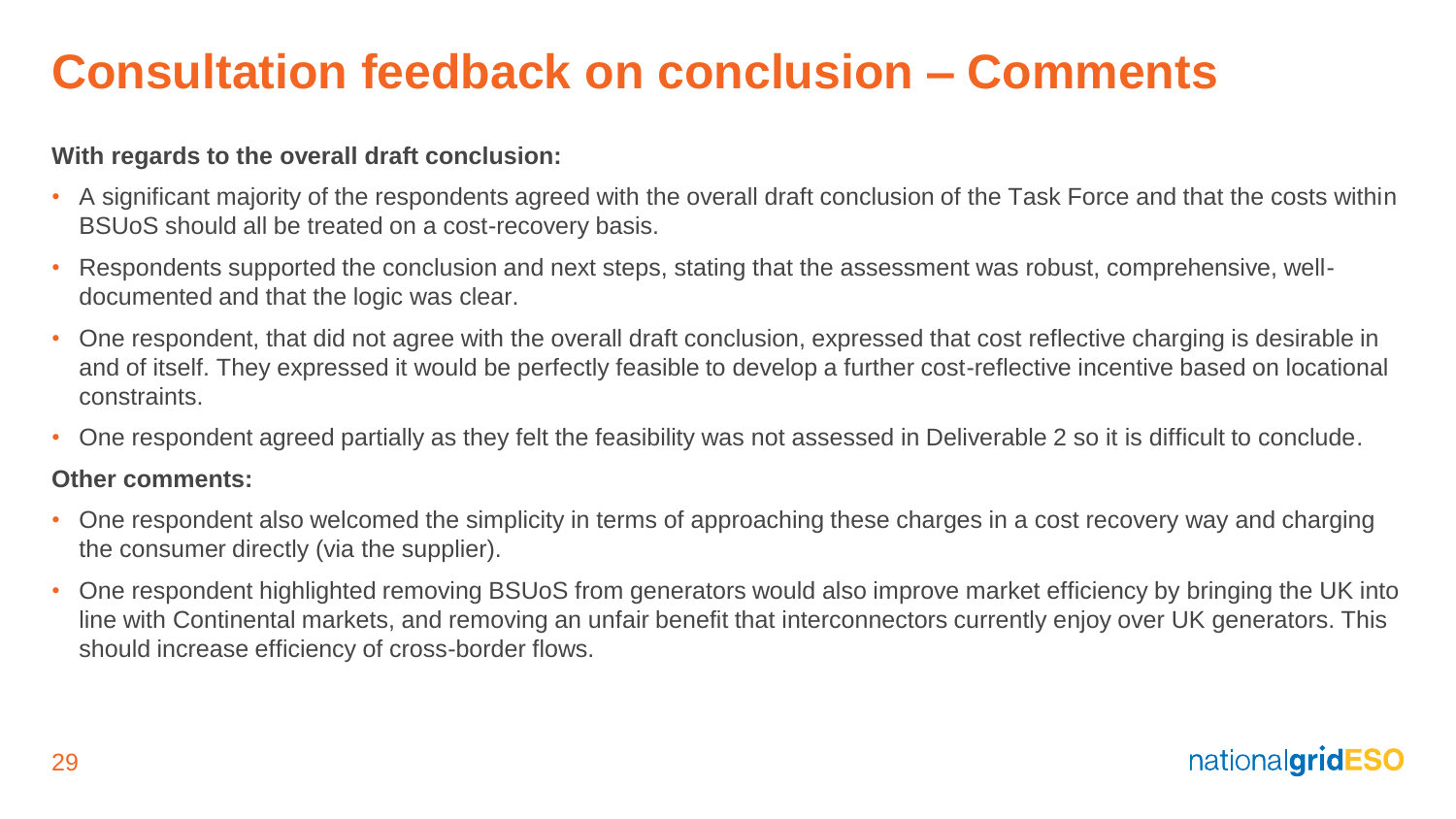## **Webinar feedback on Overall Conclusion – Comments**

| yes              | The reasoning can't really be faulted, the thing heard most often is "why wasn't CMP250 passed, want stability, such volatility as there is in BSUoS within-day, is<br>too much", we do need better forward-looking signals via TNUoS; feel confident that is |
|------------------|---------------------------------------------------------------------------------------------------------------------------------------------------------------------------------------------------------------------------------------------------------------|
|                  | Agree with the conclusions of the report, very well-presented rational and analysis                                                                                                                                                                           |
|                  | A good report well done                                                                                                                                                                                                                                       |
|                  | Am I right to assume that the BSUOS recovery may stay the same as it is following the recommendations?                                                                                                                                                        |
|                  | Think the task group met the terms of reference and stopped short of going further from the current framework                                                                                                                                                 |
|                  | The important thing now is to remove the volatility of charges (e.g. wind nights issue). If there are tweeks to BSUOS for some aspects to be refined later (e.g.<br>for more cost reflectivity) - these minor changes can follow through industry processes.  |
|                  | Ofgem's position on residual is to charge suppliers - that is what the group said - it is a residual. SO if you move to suppliers, is this a £/MWh, £/meter or what?<br>And how long to get there                                                             |
| <b>Partially</b> | A small amount of residual cost recovery for the ESO is acceptable, but as it stands it's too much. Looks like the focus will have to be on TNUoS.                                                                                                            |
|                  | The 4 potential options need to be set out in more detail, possibly with examples. It's difficult to assess if they are "feasible" without this.                                                                                                              |
|                  | Will need to read the detail in the draft report to be fully convinced of D3 rational.                                                                                                                                                                        |
|                  | Seems v unambitious to conclude no costs can be made cost related. By saying it's all residual, Ofgem will dump it on customers.                                                                                                                              |
|                  | There are elements in D2 missing and the conclusion for D3 should be that further work is needed.                                                                                                                                                             |
|                  | Wind should bear more of the cost of the complications it imposes on system balancing                                                                                                                                                                         |
|                  | Cost reflective does keep overall costs down                                                                                                                                                                                                                  |
|                  | It would be good to explore further what the relationship between flexibility markets and ESO activities need to be for a cost recovery bsuos to be efficient                                                                                                 |
| No               | Has project TERRE and the introduction of European balancing services being taken into account in terms of how this new balancing mechanism may impact<br>BSUoS?                                                                                              |
|                  | D1 and D2 yes but D3 is a lazy conclusion. All the presenters did a great job!                                                                                                                                                                                |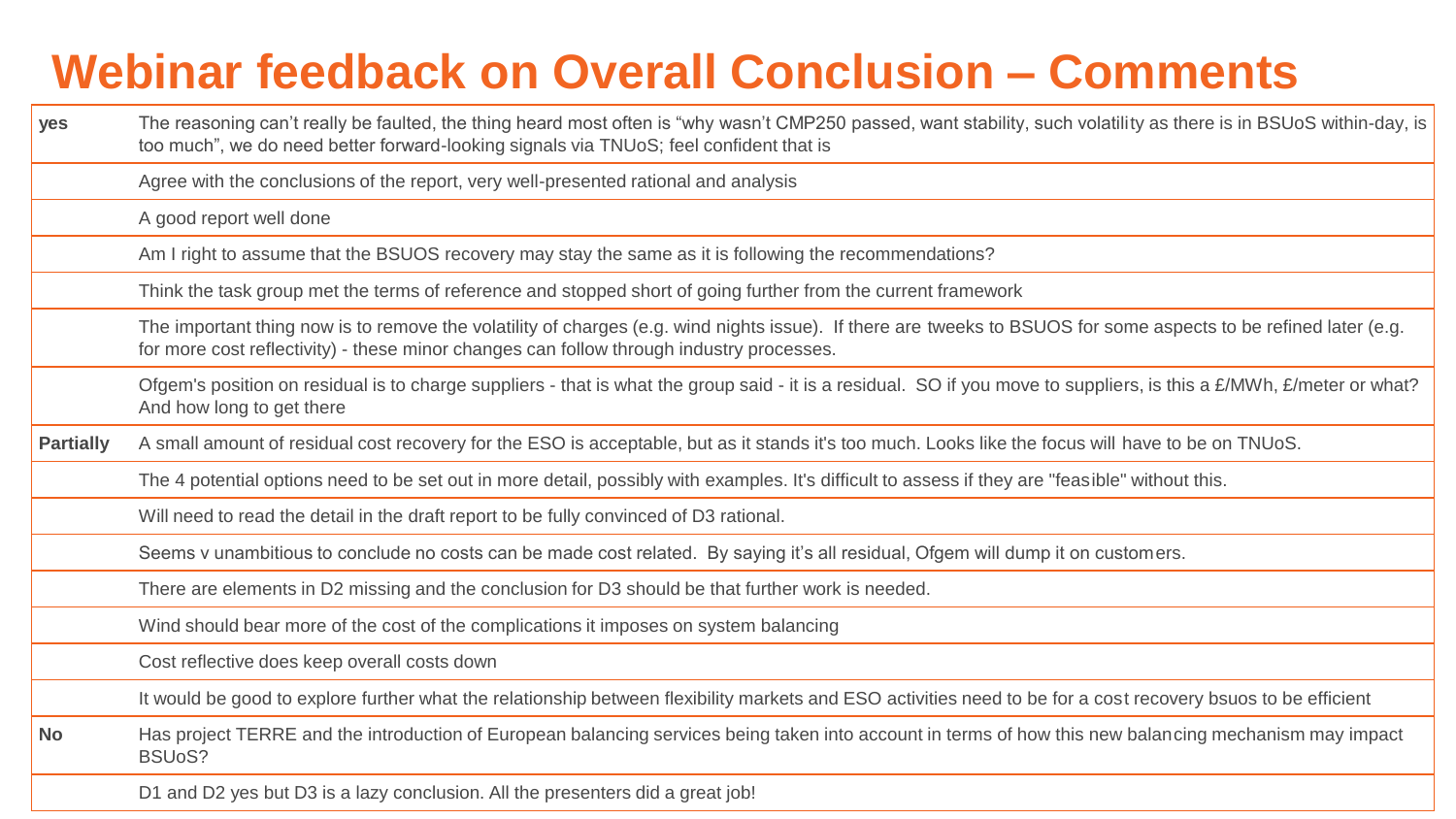### **Other comments**

Sophie van Caloen



nationalgridESO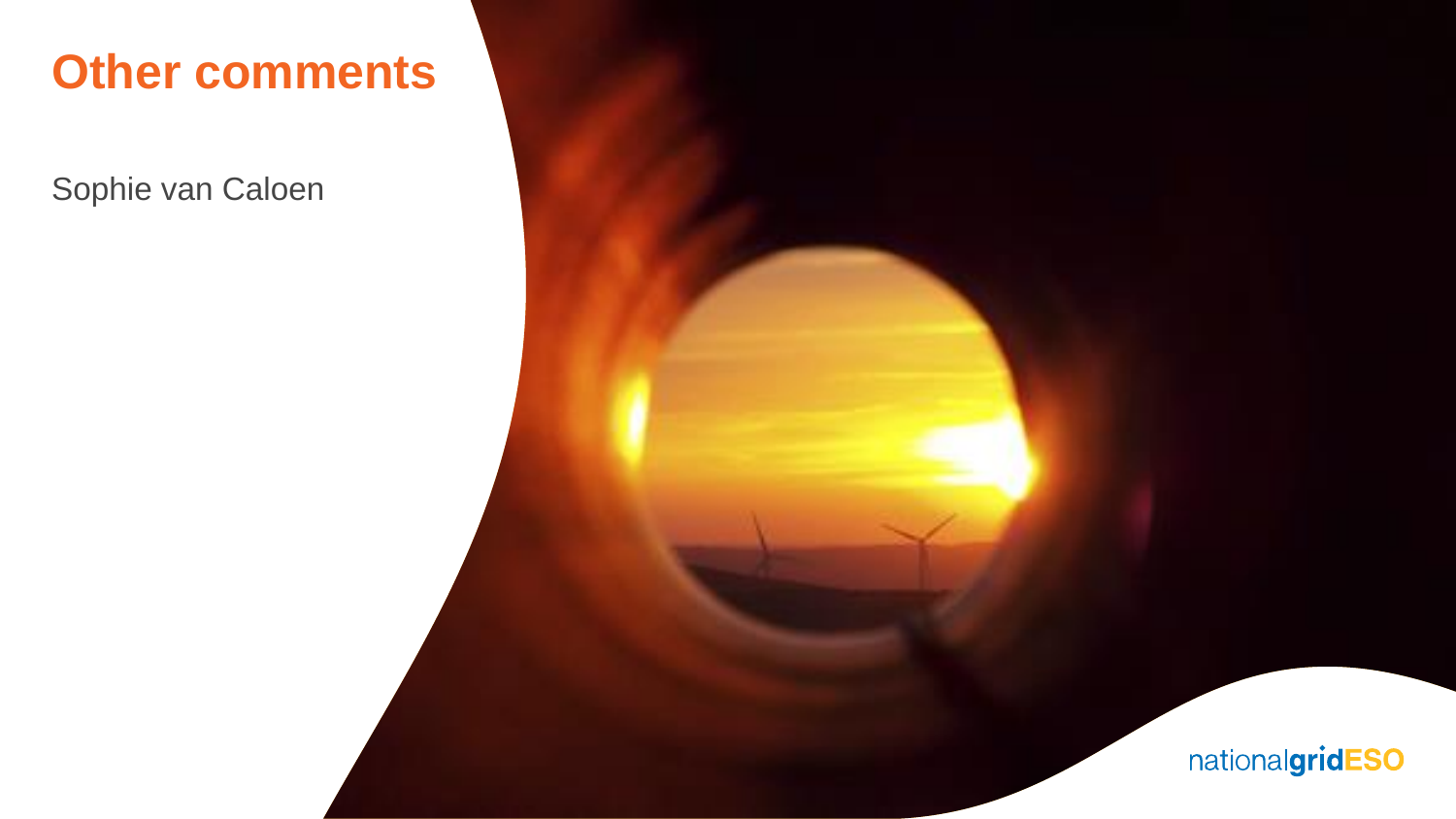# **Consultation feedback – Other comments (I/III)**

While out of scope of the Task Force, some feedback was received regarding recommended next steps as to the best way of achieving further change in BSUoS.

#### **Other comments regarding BSUoS next steps**

- Several respondents expressed that it appears that there is a clear action to change the current structure of BSUoS charge.
- Several respondents expressed that the way of achieving the change in BSUoS is key, that a thorough assessment needs to be made which include analysis and clear opportunity for industry to engage. Also, a timetable should be developed by Ofgem highlighting their next steps and in particular when a decision on BSUoS is expected. One respondent raised the fact that there are multiple ways in how to achieve change in BSUoS and the implementation cost must be considered by Ofgem to ensure the most economic and efficient methodology is established.
- Respondents also highlighted they would hope Ofgem will give its views on both the Task Force's work and their proposed way forward as quickly as possible, to ease uncertainty throughout the industry.
- Several respondents expressed concerns about risks associated with the piecemeal approach to change being taken in the network charging space - the BSUoS taskforce, the TCR, the access and forward-looking work stream, and a number of code modifications will all affect the transition to a low-carbon energy system. They noted that Ofgem should ensure that any decisions on BSUoS should be considered against the Access Significant Code Review and the TCR as well as providing clear, well-defined guidance and expectations on what is anticipated from the code modifications which industry raise.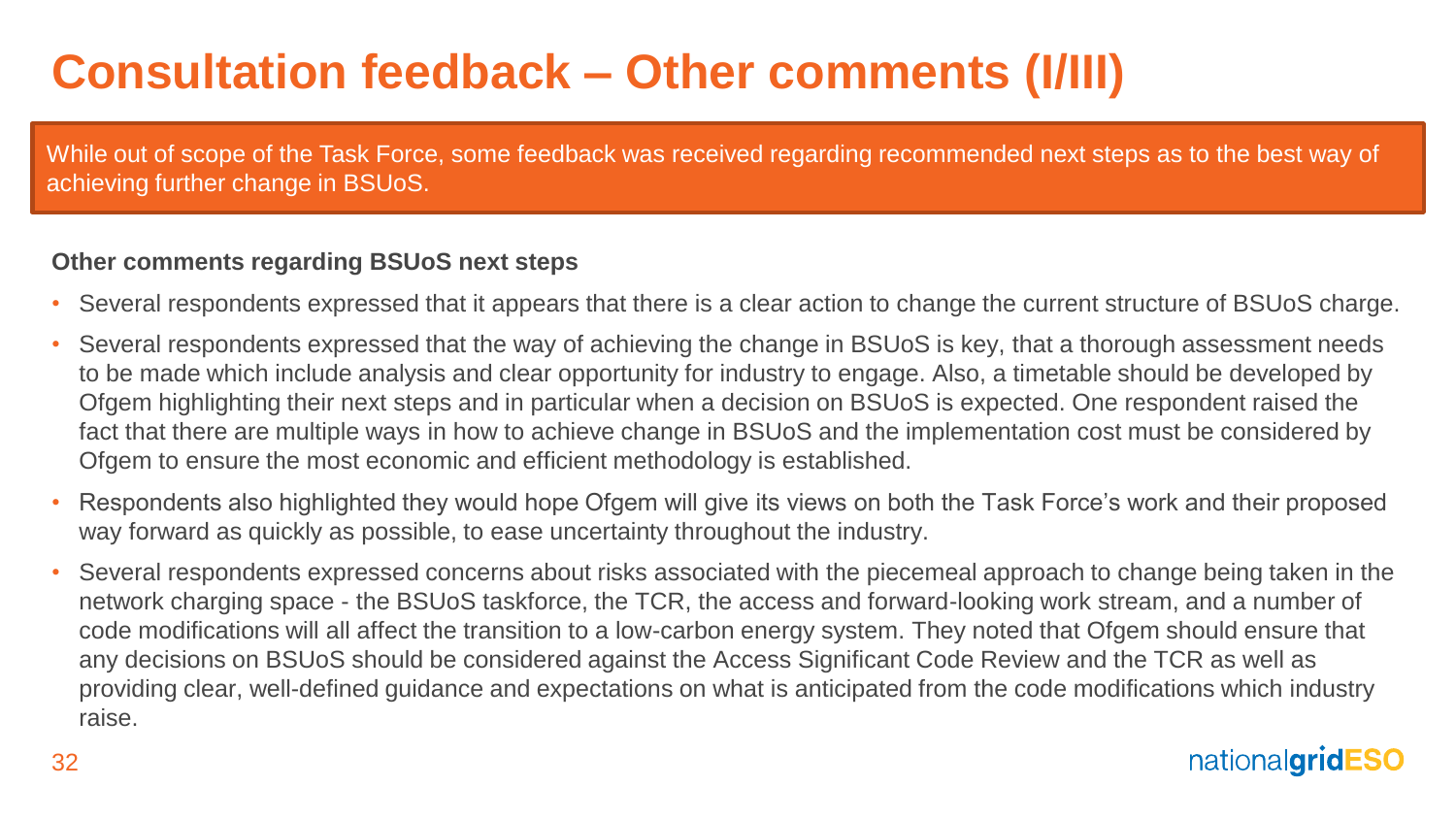# **Consultation feedback – Other comments (II/III)**

#### **Other comments regarding the recovering of BSUoS costs:**

- While out of scope of the Task Force, respondents believe the way in which any BSUoS costs should be recovered is a key for the continued improvement of the industry.
- Most respondents highlighted that, in the minded-to decision document on TCR, Ofgem reminds us that when it originally launched the review, it indicated that it would consider the applicability of applying any wider TCR reform options to balancing changes.
- Most respondents highlighted BSUoS cost should be recovered from customer in a similar manner to residual charges (also classified by Ofgem as cost recovery). They argue this would remove market distortions and counterproductive signals which are detrimental to the efficient operation of the system and negatively impact consumer benefit as well as being consistent with Ofgem charging principles.
- Several respondents believe it is inappropriate to have a residual charge which is volatile and varies by half hour but that the costs should be fixed and known in advance.
- One respondent believes that, even if industry decides not to pursue cost-reflective charging, it does not mean that half hourly settlement of BSUoS needs to be reviewed. A half hourly approach is appropriate because RCRC and cash out are also settled on a half hourly basis, and a large chunk of BSUoS actually relates to energy imbalance.
- Some respondents said a logical transition for BSUoS as a residual charge would be to have it in line with the TCR recommendations for residual charging, and to define it as some form of fixed charge. One respondent highlighted that TCR is currently suggesting that residual charges for other network charges (DUoS and TNUoS) is recovered as a £/mpan or capacity type charge. They believe that this is a valid approach to charge for BSUoS.
- One respondent said volumetric charges (£/MWh) are the simplest way to ensure proportional cost recovery, whilst encouraging reduction of energy usage. It encourages energy efficiency on behalf of demand users and does not require any significant new information, so can be implemented at minimal cost.
- One respondent expressed there might be a case for considering charging some of the constraints costs to the transmission companies in order to allow them to better assess the costs of any constraints against the costs of investments. However, this would have to be assessed as part of their price control.

### nationalaridESO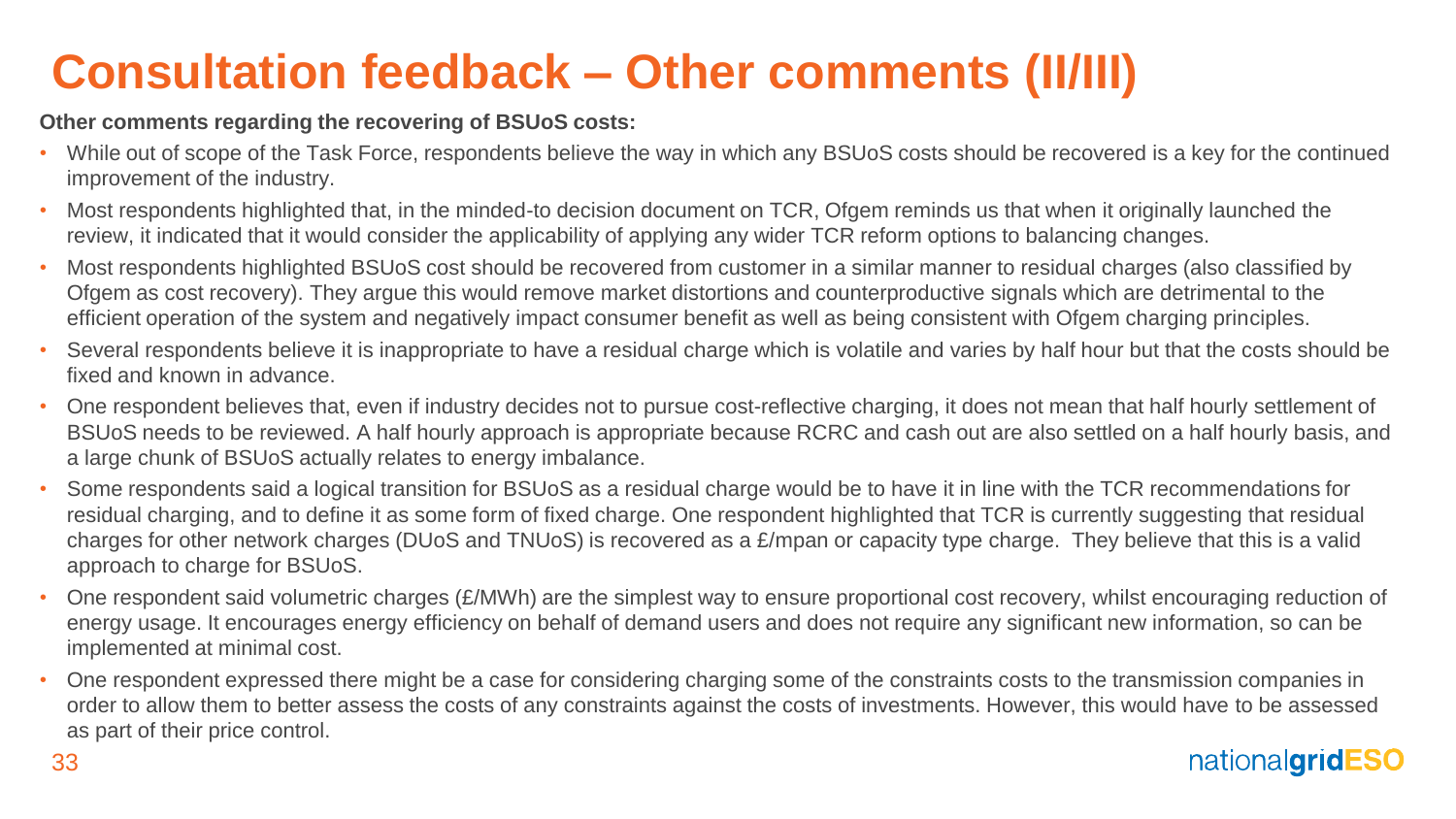# **Consultation feedback – Other comments (III/III)**

**Other comments regarding current charging modifications:**

- Regarding CMP 308 ("Removal of BSUoS charges from generation"), several respondents expressed their support to the proposals as it would allow the charges to be moved to demand and avoids generators placing a risk premium onto BSUoS, which will represent a benefit to consumers. This also allows generators to compete better with continental generation, which currently does not pay balancing costs.
- Regarding CMP 281 ("Removal of BSUoS from storage facilities"), several respondents expressed their support as it would address the issues around the treatment of storage.
- Regarding both CMP 250 ("Stabilising BSUoS with at least a 12 month notice period"), respondents believe it would allow for the removal of the risk premia attached to forward sales in the wholesale market, or BM pricing strategies. Leading to reduced price for consumers.

#### **Other comments on the report and process:**

- Respondents said the Task Force met its Terms of Reference. Respondents also noted that the Draft Report is well written, well thought out and not overly complex for what is a short consultation period.
- Some respondents believes the process has been conducted over a short timeframe given the importance of the issue. In addition to this, the ten working days given for responses to the consultation is short for industry stakeholders to consider and respond to the report. They accept that this was necessary for the Task Force to meet its Terms of Reference.
- One respondent believes it is potentially problematic that the Task Force seems to have departed from the objectives of the CUSC, as changes will almost certainly have to be enacted through CUSC modifications.
- 34 • One respondent highlighted the analysis of the correlation between wind generation and constraint costs (and demand and constraint costs) was very interesting and would have welcomed more i.e. impact of Western Link.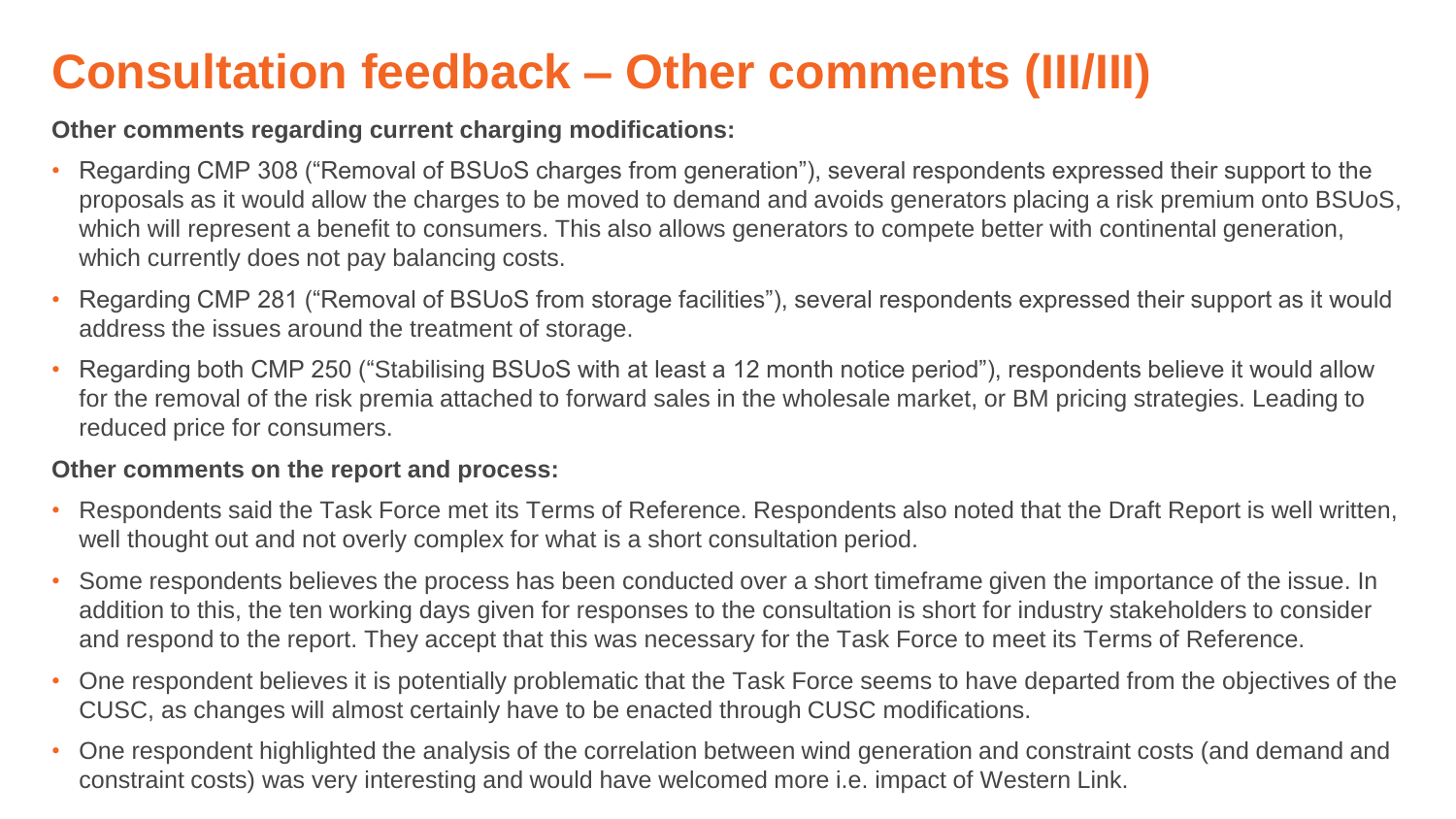### **Webinar - Questions**

Does Ofgem agree it is a residual and therefore should go on suppliers?

If it does go on suppliers, would it be £/MWh or £/meter?

should some charges go on itnerconnectors - they are obviously creating costs.

Was there any consideration to including possible approaches to turning BSUoS into pure cost recovery in the report, or was this ignored as being out of the TF scope?

How much variation is there is BSUoS between settlement runs and which ones were used in your studies?

Would National Grid support fixing BSUoS with a true up mechanism at the end of the charging year?

How do the task force see the draft conclusions feeding into the ongoing TCR?

My knowledge of BSUoS is weak, but it wasn't clear in this presentation or a skim of the draft how this impacts domestic customers. Were the solutions proposed all aimed at large consumers/generators?

Could constraint costs (which make up the majority of BSUoS) be captured in TNUoS? Either locationally or through the different methods for charging different technology types?

What proportion of annual BSUoS costs is constituted by constraints costs?

Does anyone know when CMP308 is schedule to reach The Authority for decision …. (it's a mod that makes a lot of sense to me).

Was the option of combining elements of BSUoS with other charging methodologies such as TNUoS considered in the full report?

Do you think it would be tidier to have a single forward looking charging methodology and a single residual charging methodology for all socialised costs rather than multiple UoS charges?

I would like to see that "starting form scratch" charging proposal!

Better notice and transparency please? from year to year, there seems a lot of volatility in the ESO internal costs element to BSUos, and shortish notice of the large increase for coming year.

Why is the BSUoS cost of TO fault outages not covered is this an oversight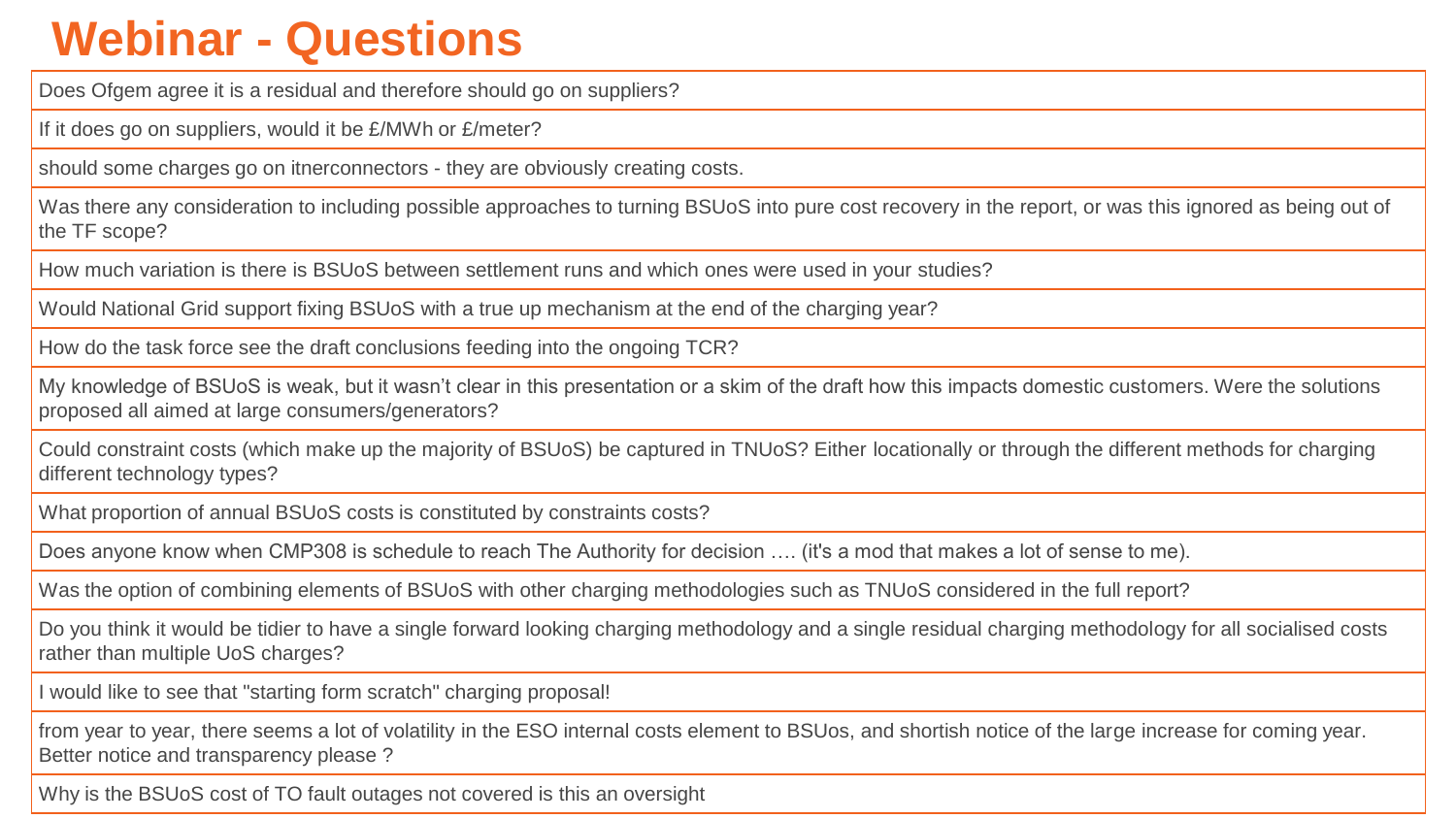### **Summary and Next Steps**

Mike Oxenham

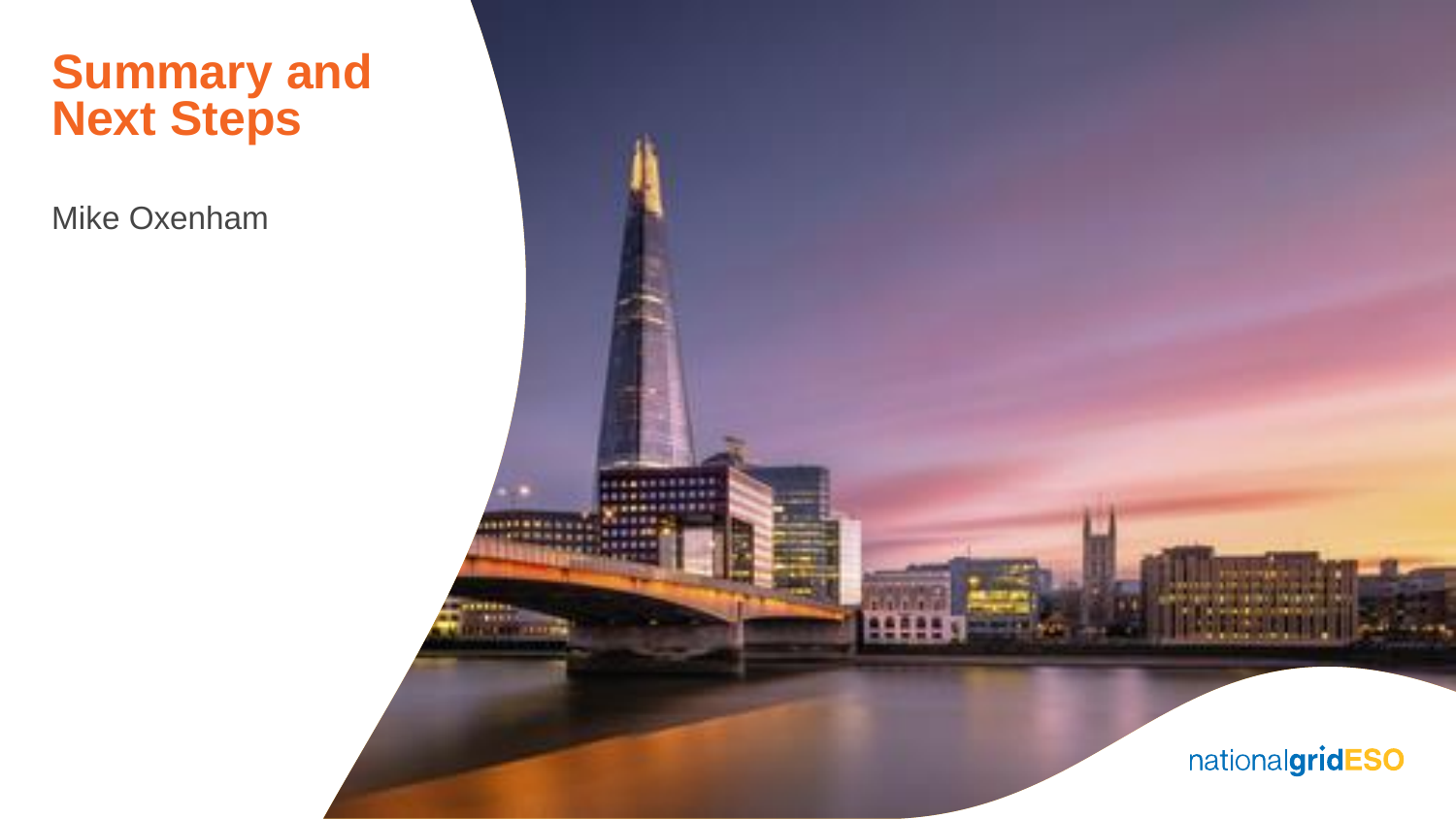### **Final Report – Proposed next steps**

- $\triangleright$  ESO to update draft report by Friday 24<sup>th</sup> EOD
- $\triangleright$  Task Force review by Wednesday 29<sup>th</sup> EOD
- $\triangleright$  Publication before Friday 31<sup>st</sup> May